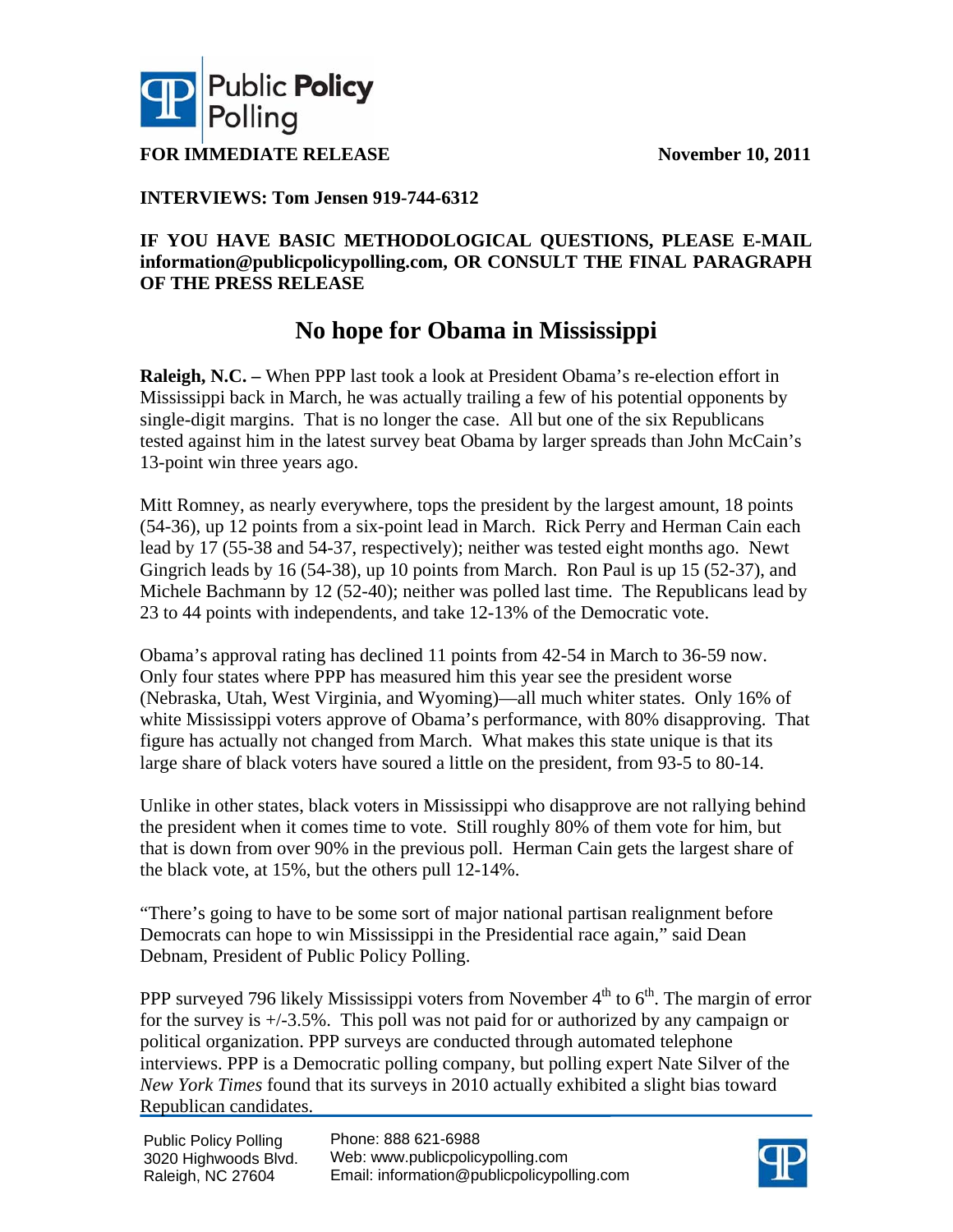

# **Mississippi Survey Results**

| Q1 | Do you approve or disapprove of President<br>Barack Obama's job performance? |    |
|----|------------------------------------------------------------------------------|----|
|    |                                                                              |    |
|    |                                                                              |    |
|    |                                                                              | 5% |
| Q2 | Do you have a favorable or unfavorable opinion<br>of Michele Bachmann?       |    |
|    |                                                                              |    |
|    |                                                                              |    |
|    |                                                                              |    |
| Q3 | Do you have a favorable or unfavorable opinion<br>of Herman Cain?            |    |
|    |                                                                              |    |
|    |                                                                              |    |
|    |                                                                              |    |
| Q4 | Do you have a favorable or unfavorable opinion<br>of Newt Gingrich?          |    |
|    |                                                                              |    |
|    |                                                                              |    |
|    |                                                                              |    |
| Q5 | Do you have a favorable or unfavorable opinion<br>of Ron Paul?               |    |
|    |                                                                              |    |
|    |                                                                              |    |
|    |                                                                              |    |
| Q6 | Do you have a favorable or unfavorable opinion<br>of Rick Perry?             |    |
|    |                                                                              |    |
|    |                                                                              |    |
|    |                                                                              |    |
|    |                                                                              |    |

| Q7 Do you have a favorable or unfavorable opinion |
|---------------------------------------------------|
| of Mitt Romney?                                   |

|    |                                                                                                                                      | 32% |
|----|--------------------------------------------------------------------------------------------------------------------------------------|-----|
|    |                                                                                                                                      |     |
|    |                                                                                                                                      |     |
| Q8 | If the candidates for President next year were<br>Democrat Barack Obama and Republican<br>Michele Bachmann, who would you vote for?  |     |
|    |                                                                                                                                      |     |
|    |                                                                                                                                      |     |
|    |                                                                                                                                      |     |
| Q9 | If the candidates for President next year were<br>Democrat Barack Obama and Republican<br>Herman Cain, who would you vote for?       |     |
|    |                                                                                                                                      |     |
|    |                                                                                                                                      |     |
|    |                                                                                                                                      | 10% |
|    | Q10 If the candidates for President next year were<br>Democrat Barack Obama and Republican<br>Newt Gingrich, who would you vote for? |     |
|    |                                                                                                                                      |     |
|    |                                                                                                                                      |     |
|    |                                                                                                                                      | 9%  |
|    | Q11 If the candidates for President next year were<br>Democrat Barack Obama and Republican Ron<br>Paul, who would you vote for?      |     |
|    |                                                                                                                                      |     |
|    |                                                                                                                                      |     |
|    |                                                                                                                                      |     |

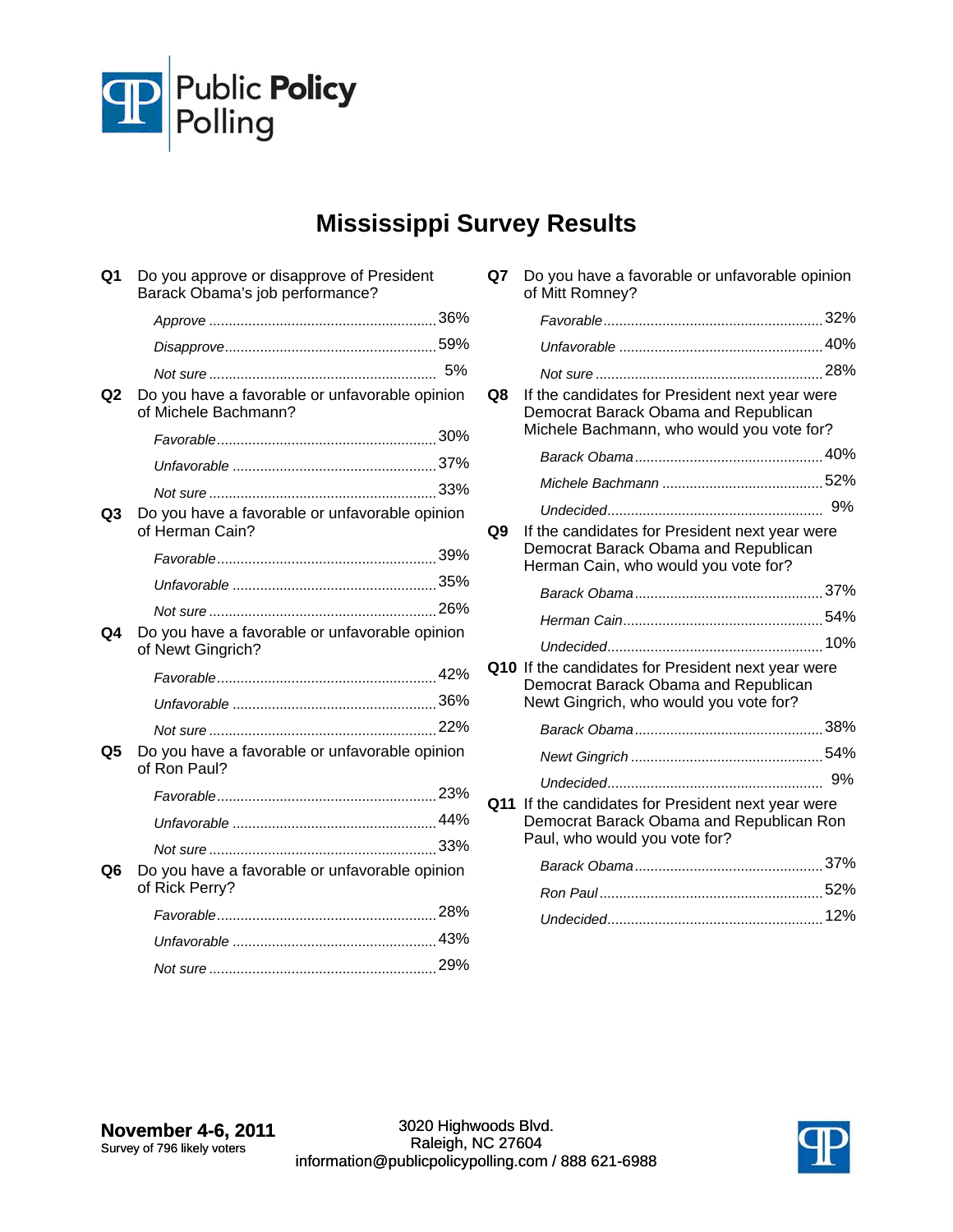

| Q12 If the candidates for President next year were<br>Democrat Barack Obama and Republican Rick<br>Perry, who would you vote for?  |  |
|------------------------------------------------------------------------------------------------------------------------------------|--|
|                                                                                                                                    |  |
|                                                                                                                                    |  |
| Q13 If the candidates for President next year were<br>Democrat Barack Obama and Republican Mitt<br>Romney, who would you vote for? |  |
|                                                                                                                                    |  |
|                                                                                                                                    |  |
|                                                                                                                                    |  |
| Q14 Who did you vote for President in 2008?                                                                                        |  |
|                                                                                                                                    |  |
|                                                                                                                                    |  |
| Someone else/Don't remember  6%                                                                                                    |  |
| Q15 Would you describe yourself as very liberal,<br>somewhat liberal, moderate, somewhat<br>conservative, or very conservative?    |  |
|                                                                                                                                    |  |
|                                                                                                                                    |  |
|                                                                                                                                    |  |
|                                                                                                                                    |  |
|                                                                                                                                    |  |

| Q16 If you are a woman, press 1. If a man, press 2.                                                                                    |  |
|----------------------------------------------------------------------------------------------------------------------------------------|--|
|                                                                                                                                        |  |
|                                                                                                                                        |  |
| Q17 If you are a Democrat, press 1. If a Republican,<br>press 2. If you are an independent or identify<br>with another party, press 3. |  |
|                                                                                                                                        |  |
|                                                                                                                                        |  |
|                                                                                                                                        |  |
| Q18 If you are white, press 1. If African-American,<br>press 2. If other, press 3.                                                     |  |
|                                                                                                                                        |  |
|                                                                                                                                        |  |
|                                                                                                                                        |  |
| Q19 If you are 18 to 29 years old, press 1. If 30 to<br>45, press 2. If 46 to 65, press 3. If you are<br>older than 65, press 4.       |  |
|                                                                                                                                        |  |
|                                                                                                                                        |  |
|                                                                                                                                        |  |
|                                                                                                                                        |  |

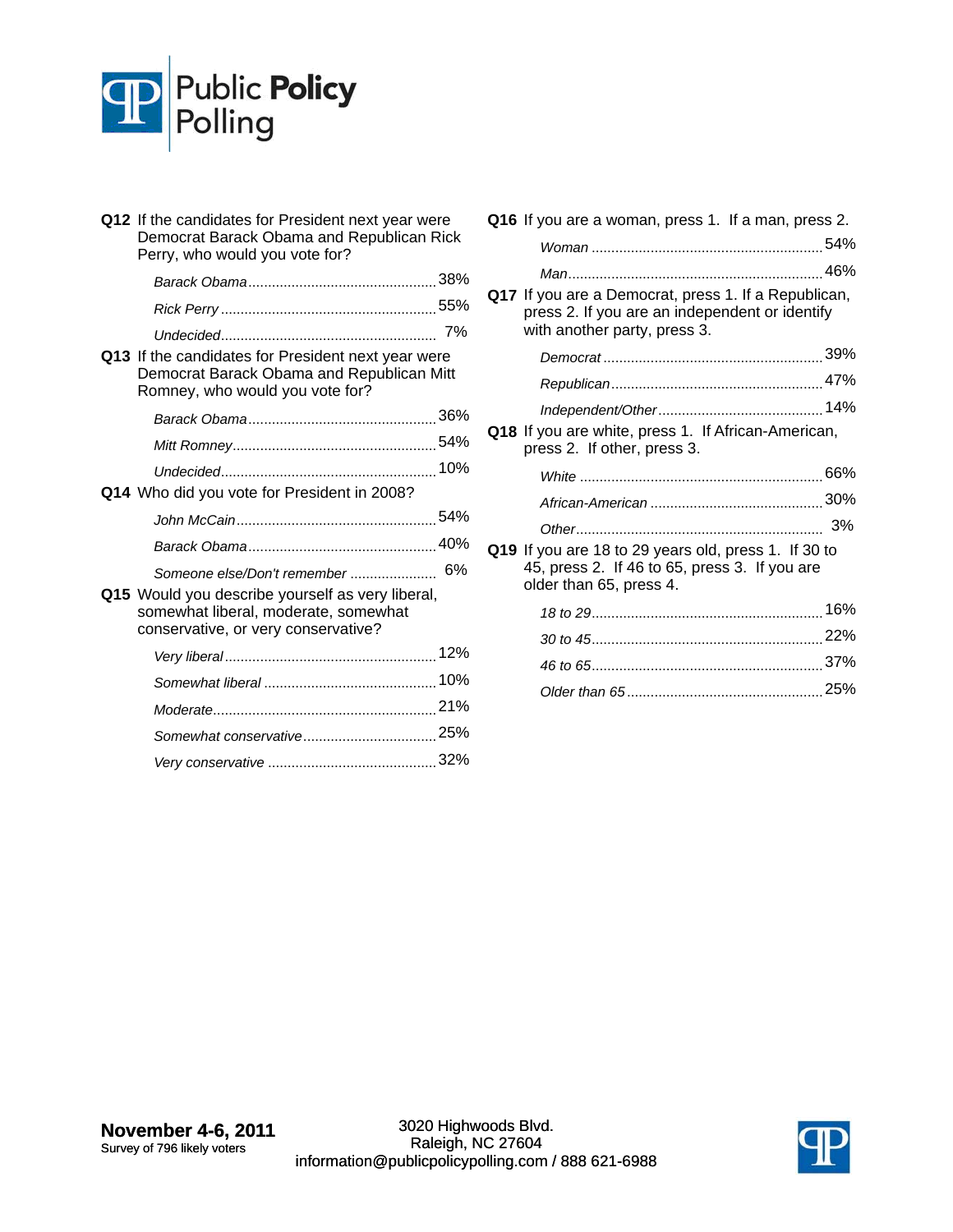

|                |             | <b>2008 Vote</b> |     |                                            |  |  |  |  |
|----------------|-------------|------------------|-----|--------------------------------------------|--|--|--|--|
|                | <b>Base</b> | McCain Obama     |     | John Barack Someone else/Don't<br>remember |  |  |  |  |
| Obama Approval |             |                  |     |                                            |  |  |  |  |
| Approve 36%    |             | 3%               | 84% | 16%                                        |  |  |  |  |
| Disapprove     | 59%         | 94%              | 10% | 65%                                        |  |  |  |  |
| Not sure       | 5%          | 3%               | 5%  | 19%                                        |  |  |  |  |

|                                 |             | <b>2008 Vote</b>         |     |                                       |  |
|---------------------------------|-------------|--------------------------|-----|---------------------------------------|--|
|                                 | <b>Base</b> | John l<br>McCain   Obama |     | Barack Someone else/Don't<br>remember |  |
| <b>Bachmann</b><br>Favorability |             |                          |     |                                       |  |
| Favorable 30%                   |             | 38%                      | 19% | 19%                                   |  |
| Unfavorable 37%                 |             | 28%                      | 50% | 35%                                   |  |
| Not sure l                      | 33%         | 33%                      | 31% | 46%                                   |  |

|                          |      | <b>2008 Vote</b> |     |                                            |
|--------------------------|------|------------------|-----|--------------------------------------------|
|                          | Base | McCain IObama I  |     | John Barack Someone else/Don't<br>remember |
| <b>Cain Favorability</b> |      |                  |     |                                            |
| Favorable 39%            |      | 59%              | 13% | 21%                                        |
| Unfavorable 35%          |      | 20%              | 55% | 45%                                        |
| Not sure 26%             |      | 21%              | 32% | 34%                                        |

|                              |      |              | <b>2008 Vote</b> |                                            |  |  |
|------------------------------|------|--------------|------------------|--------------------------------------------|--|--|
|                              | Base | McCain Obama |                  | John Barack Someone else/Don't<br>remember |  |  |
| <b>Gingrich Favorability</b> |      |              |                  |                                            |  |  |
| Favorable 42%                |      | 64%          | 10%              | 43%                                        |  |  |
| Unfavorable 36%              |      | 19%          | 60%              | 34%                                        |  |  |
| Not sure 22%                 |      | 17%          | 30%              | 23%                                        |  |  |

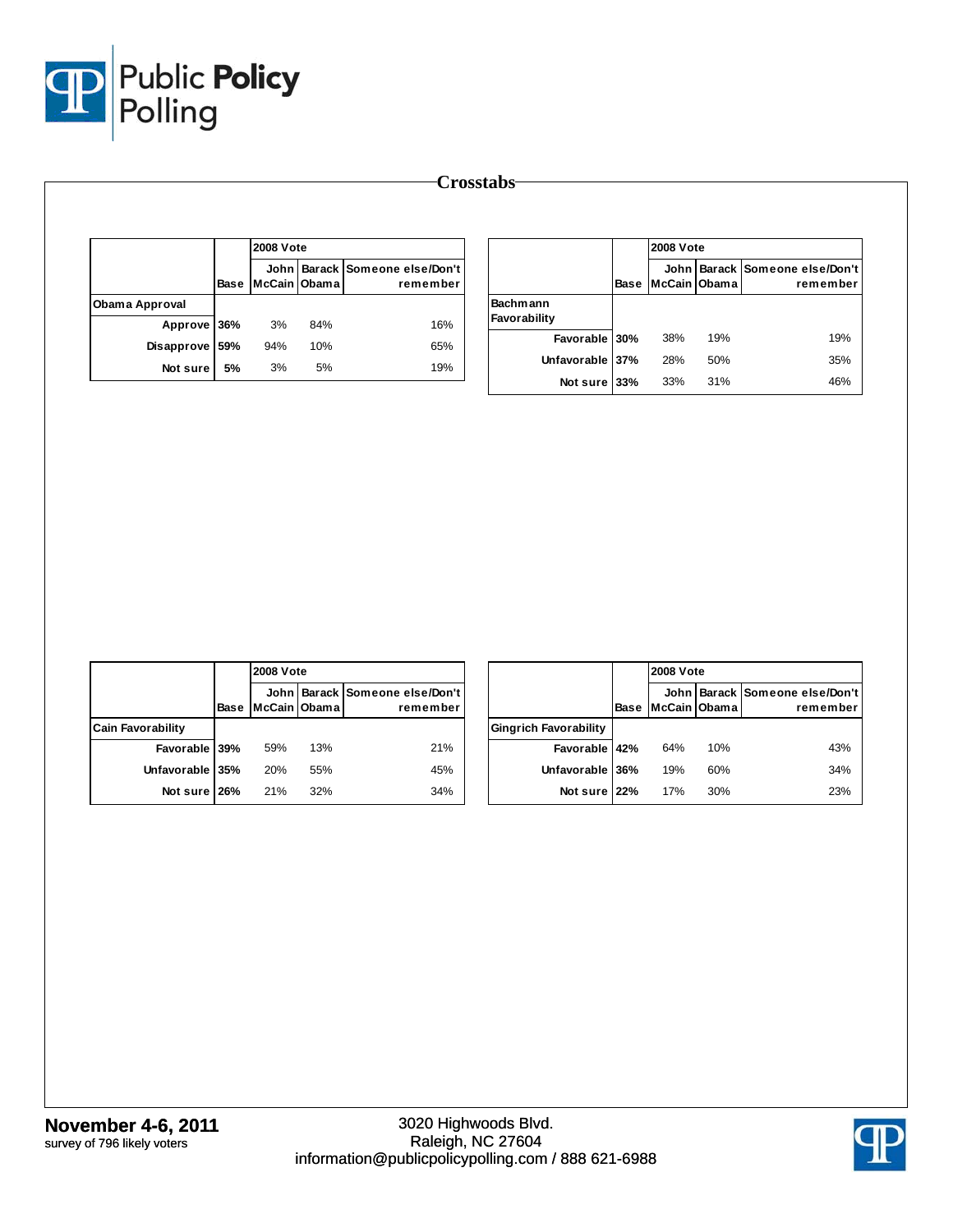

|                          |      |                | <b>2008 Vote</b> |                                                |  |
|--------------------------|------|----------------|------------------|------------------------------------------------|--|
|                          | Base | lMcCain IObama |                  | John   Barack   Someone else/Don't<br>remember |  |
| <b>Paul Favorability</b> |      |                |                  |                                                |  |
| Favorable   23%          |      | 30%            | 13%              | 26%                                            |  |
| Unfavorable 44%          |      | 43%            | 48%              | 22%                                            |  |
| Not sure 33%             |      | 27%            | 39%              | 53%                                            |  |

|                           |      | <b>2008 Vote</b> |     |                                            |
|---------------------------|------|------------------|-----|--------------------------------------------|
|                           | Base | McCain Obama     |     | John Barack Someone else/Don't<br>remember |
| <b>Perry Favorability</b> |      |                  |     |                                            |
| Favorable   28%           |      | 42%              | 6%  | 38%                                        |
| Unfavorable 43%           |      | 32%              | 63% | 19%                                        |
| Not sure 29%              |      | 27%              | 31% | 42%                                        |

|                     |      |               | <b>2008 Vote</b> |                                            |  |  |
|---------------------|------|---------------|------------------|--------------------------------------------|--|--|
|                     | Base | McCain IObama |                  | John Barack Someone else/Don't<br>remember |  |  |
| Romney Favorability |      |               |                  |                                            |  |  |
| Favorable 32%       |      | 42%           | 17%              | 35%                                        |  |  |
| <b>Unfavorable</b>  | 40%  | 34%           | 51%              | 28%                                        |  |  |
| Not sure 28%        |      | 24%           | 32%              | 37%                                        |  |  |

|                      |             |              | <b>2008 Vote</b> |                                            |  |  |  |  |  |
|----------------------|-------------|--------------|------------------|--------------------------------------------|--|--|--|--|--|
|                      | <b>Base</b> | McCain Obama |                  | John Barack Someone else/Don't<br>remember |  |  |  |  |  |
| Obama/Bachmann       |             |              |                  |                                            |  |  |  |  |  |
| Barack Obama 40%     |             | 7%           | 91%              | 14%                                        |  |  |  |  |  |
| Michele Bachmann 52% |             | 82%          | 7%               | 50%                                        |  |  |  |  |  |
| <b>Undecided</b>     | 9%          | 11%          | 2%               | 36%                                        |  |  |  |  |  |

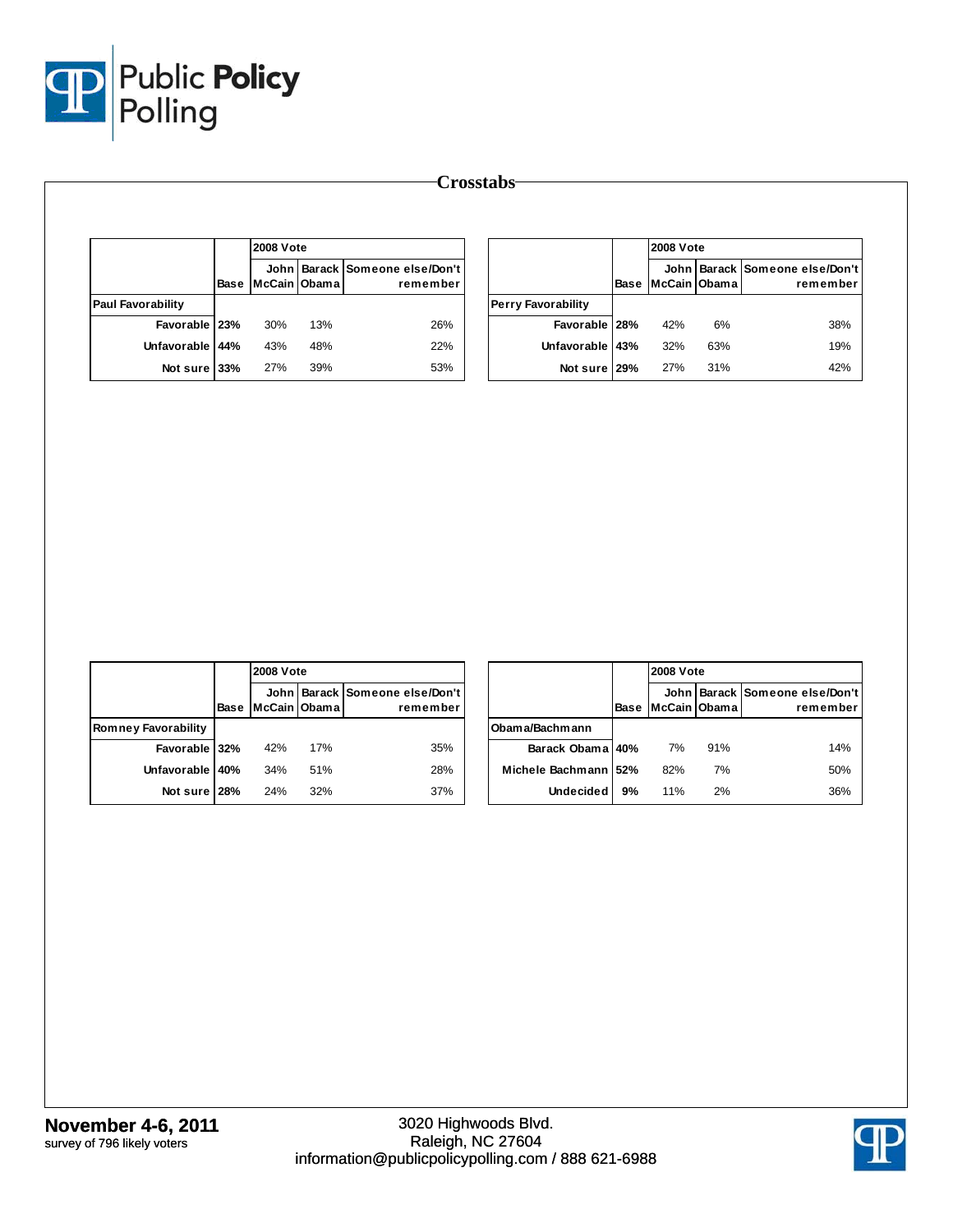

|                  |      | <b>2008 Vote</b> |     |                                            |
|------------------|------|------------------|-----|--------------------------------------------|
|                  | Base | McCain Obama     |     | John Barack Someone else/Don't<br>remember |
| Obama/Cain       |      |                  |     |                                            |
| Barack Obama 37% |      | 5%               | 88% | 14%                                        |
| Herman Cain 54%  |      | 86%              | 7%  | 49%                                        |
| Undecided 10%    |      | 10%              | 6%  | 37%                                        |

|                  |      |              | <b>2008 Vote</b> |                                            |  |  |  |  |
|------------------|------|--------------|------------------|--------------------------------------------|--|--|--|--|
|                  | Base | McCain Obama |                  | John Barack Someone else/Don't<br>remember |  |  |  |  |
| Obama/Gingrich   |      |              |                  |                                            |  |  |  |  |
| Barack Obama 38% |      | 4%           | 90%              | 20%                                        |  |  |  |  |
| Newt Gingrich    | 54%  | 87%          | 6%               | 40%                                        |  |  |  |  |
| <b>Undecided</b> | 9%   | 9%           | 3%               | 39%                                        |  |  |  |  |

|                  |      | <b>2008 Vote</b> |     |                                                |
|------------------|------|------------------|-----|------------------------------------------------|
|                  | Base | McCain Obama     |     | John   Barack   Someone else/Don't<br>remember |
| Obama/Paul       |      |                  |     |                                                |
| Barack Obama 37% |      | 4%               | 88% | 15%                                            |
| Ron Paul 52%     |      | 82%              | 7%  | 50%                                            |
| Undecided 12%    |      | 14%              | 5%  | 35%                                            |

|                  |      |              | <b>2008 Vote</b> |                                            |  |  |  |  |  |
|------------------|------|--------------|------------------|--------------------------------------------|--|--|--|--|--|
|                  | Base | McCain Obama |                  | John Barack Someone else/Don't<br>remember |  |  |  |  |  |
| Obama/Perry      |      |              |                  |                                            |  |  |  |  |  |
| Barack Obama 38% |      | 5%           | 90%              | 14%                                        |  |  |  |  |  |
| Rick Perry 55%   |      | 88%          | 6%               | 55%                                        |  |  |  |  |  |
| <b>Undecided</b> | 7%   | 7%           | 5%               | 31%                                        |  |  |  |  |  |

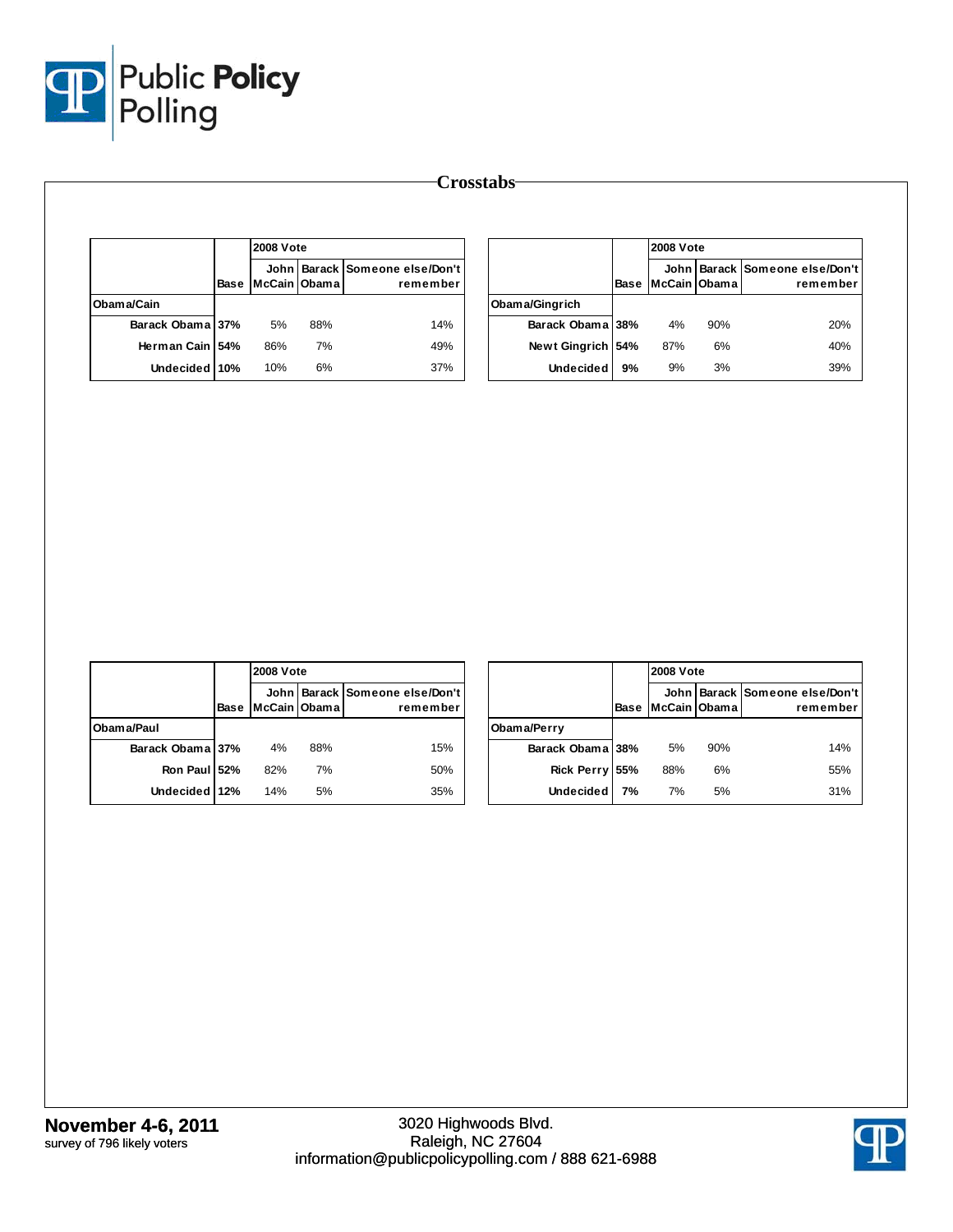

| <b>Crosstabs</b> |  |
|------------------|--|
|------------------|--|

|                  |      | <b>2008 Vote</b> |     |                                            |  |  |
|------------------|------|------------------|-----|--------------------------------------------|--|--|
|                  | Base | McCain Obama     |     | John Barack Someone else/Don't<br>remember |  |  |
| Obama/Romney     |      |                  |     |                                            |  |  |
| Barack Obama 36% |      | 3%               | 88% | 18%                                        |  |  |
| Mitt Romney      | 54%  | 87%              | 6%  | 43%                                        |  |  |
| Undecided 10%    |      | 10%              | 6%  | 39%                                        |  |  |

|                |      | Ideology        |               |     |                                                        |      |
|----------------|------|-----------------|---------------|-----|--------------------------------------------------------|------|
|                | Base | <b>lliberal</b> | Very Somewhat |     | Somewhat<br>liberal Moderate conservative conservative | Very |
| Obama Approval |      |                 |               |     |                                                        |      |
| Approve 36%    |      | 74%             | 72%           | 56% | 21%                                                    | 9%   |
| Disapprove     | 59%  | 22%             | 24%           | 35% | 76%                                                    | 87%  |
| Not sure       | 5%   | 3%              | 3%            | 9%  | 3%                                                     | 4%   |

|                          |      |         | Ideology      |     |                                                        |      |  |  |  |  |
|--------------------------|------|---------|---------------|-----|--------------------------------------------------------|------|--|--|--|--|
|                          | Base | liberal | Very Somewhat |     | Somewhat<br>liberal Moderate conservative conservative | Very |  |  |  |  |
| Bachmann<br>Favorability |      |         |               |     |                                                        |      |  |  |  |  |
| Favorable 30%            |      | 26%     | 15%           | 18% | 22%                                                    | 50%  |  |  |  |  |
| Unfavorable 37%          |      | 54%     | 52%           | 47% | 41%                                                    | 17%  |  |  |  |  |
| Not sure 33%             |      | 21%     | 33%           | 35% | 37%                                                    | 33%  |  |  |  |  |

|                          |      |         | Ideology      |     |                                                        |      |  |  |  |  |
|--------------------------|------|---------|---------------|-----|--------------------------------------------------------|------|--|--|--|--|
|                          | Base | liberal | Very Somewhat |     | Somewhat<br>liberal Moderate conservative conservative | Verv |  |  |  |  |
| <b>Cain Favorability</b> |      |         |               |     |                                                        |      |  |  |  |  |
| Favorable 39%            |      | 24%     | 20%           | 17% | 44%                                                    | 61%  |  |  |  |  |
| Unfavorable 35%          |      | 67%     | 51%           | 47% | 31%                                                    | 13%  |  |  |  |  |
| Not sure                 | 26%  | 9%      | 29%           | 36% | 25%                                                    | 25%  |  |  |  |  |

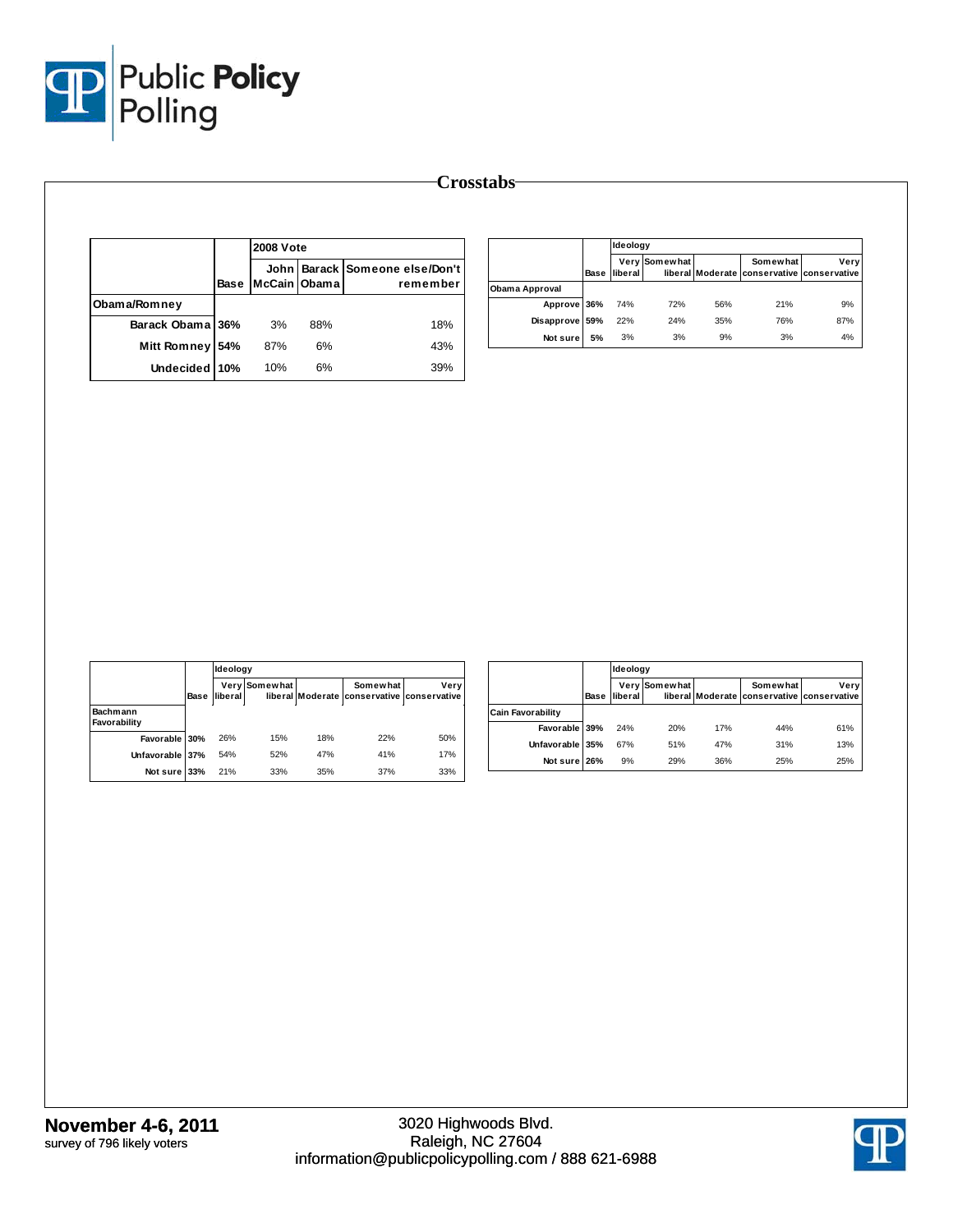

|                              | Ideology            |               |     |                                                        |      |                          | Ideology            |               |     |                                                        |      |
|------------------------------|---------------------|---------------|-----|--------------------------------------------------------|------|--------------------------|---------------------|---------------|-----|--------------------------------------------------------|------|
|                              | <b>Base liberal</b> | Very Somewhat |     | Somewhat<br>liberal Moderate conservative conservative | Very |                          | <b>Base liberal</b> | Very Somewhat |     | Somewhat<br>liberal Moderate conservative conservative | Very |
| <b>Gingrich Favorability</b> |                     |               |     |                                                        |      | <b>Paul Favorability</b> |                     |               |     |                                                        |      |
| Favorable 42%                | 14%                 | 22%           | 17% | 52%                                                    | 66%  | Favorable 23%            | 22%                 | 15%           | 15% | 26%                                                    | 30%  |
| Unfavorable 36%              | 61%                 | 61%           | 51% | 30%                                                    | 14%  | Unfavorable 44%          | 52%                 | 56%           | 41% | 45%                                                    | 39%  |
| Not sure 22%                 | 25%                 | 18%           | 32% | 18%                                                    | 20%  | Not sure 33%             | 26%                 | 29%           | 45% | 29%                                                    | 31%  |

|                           |      | <b>Ideology</b> |               |     |                                                        |      |  |  |  |
|---------------------------|------|-----------------|---------------|-----|--------------------------------------------------------|------|--|--|--|
|                           | Base | liberal         | Very Somewhat |     | Somewhat<br>liberal Moderate conservative conservative | Very |  |  |  |
| <b>Perry Favorability</b> |      |                 |               |     |                                                        |      |  |  |  |
| Favorable 28%             |      | 13%             | 11%           | 12% | 31%                                                    | 47%  |  |  |  |
| Unfavorable 43%           |      | 69%             | 54%           | 54% | 43%                                                    | 23%  |  |  |  |
| Not sure 29%              |      | 18%             | 35%           | 34% | 26%                                                    | 30%  |  |  |  |

|                            |      | Ideology |               |     |                                                        |      |
|----------------------------|------|----------|---------------|-----|--------------------------------------------------------|------|
|                            | Base | liberal  | Very Somewhat |     | Somewhat<br>liberal Moderate conservative conservative | Very |
| <b>Romney Favorability</b> |      |          |               |     |                                                        |      |
| Favorable 32%              |      | 24%      | 17%           | 26% | 45%                                                    | 34%  |
| Unfavorable 40%            |      | 52%      | 50%           | 38% | 33%                                                    | 39%  |
| Not sure 28%               |      | 24%      | 32%           | 35% | 22%                                                    | 28%  |

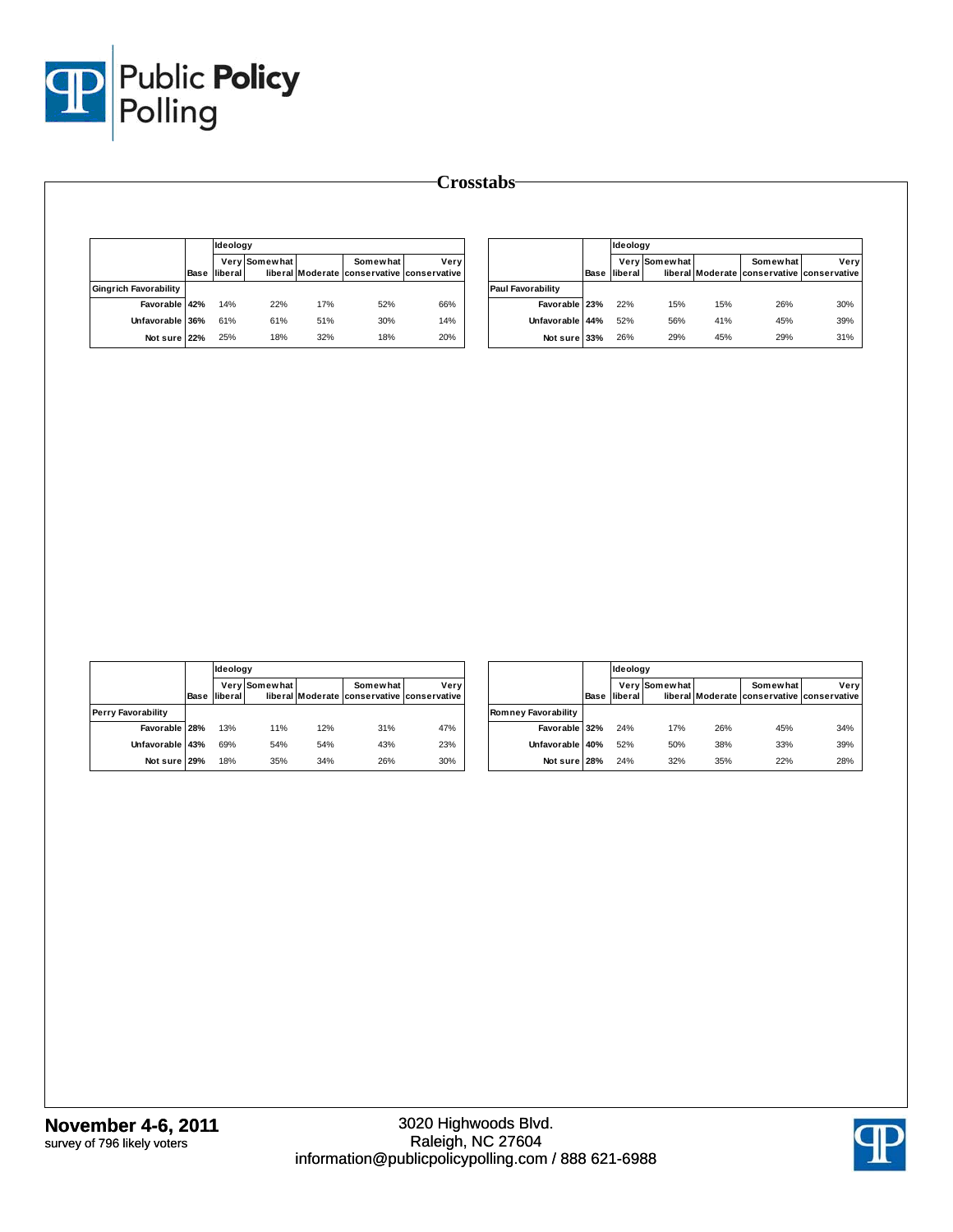

|                      |      | Ideology        |               |     |                                                        |      |
|----------------------|------|-----------------|---------------|-----|--------------------------------------------------------|------|
|                      | Base | <b>Iliberal</b> | Very Somewhat |     | Somewhat<br>liberal Moderate conservative conservative | Verv |
| Obam a/Bachm ann     |      |                 |               |     |                                                        |      |
| Barack Obama 40%     |      | 77%             | 77%           | 64% | 19%                                                    | 14%  |
| Michele Bachmann 52% |      | 21%             | 21%           | 22% | 67%                                                    | 80%  |
| <b>Undecided</b>     | 9%   | 1%              | 3%            | 14% | 13%                                                    | 6%   |

|                  |      | Ideoloav |               |     |                                                        |      |
|------------------|------|----------|---------------|-----|--------------------------------------------------------|------|
|                  | Base | liberal  | Very Somewhat |     | Somewhat<br>liberal Moderate conservative conservative | Very |
| Obama/Cain       |      |          |               |     |                                                        |      |
| Barack Obama 37% |      | 77%      | 77%           | 60% | 18%                                                    | 10%  |
| Herman Cain 54%  |      | 18%      | 21%           | 24% | 70%                                                    | 83%  |
| Undecided 10%    |      | 5%       | 2%            | 16% | 12%                                                    | 7%   |

|                   |      |         |               |     |                                                        |      |  | Ideology |  |  |  |  |
|-------------------|------|---------|---------------|-----|--------------------------------------------------------|------|--|----------|--|--|--|--|
|                   | Base | liberal | Very Somewhat |     | Somewhat<br>liberal Moderate conservative conservative | Very |  |          |  |  |  |  |
| Obama/Gingrich    |      |         |               |     |                                                        |      |  |          |  |  |  |  |
| Barack Obama 38%  |      | 77%     | 77%           | 62% | 20%                                                    | 10%  |  |          |  |  |  |  |
| Newt Gingrich 54% |      | 22%     | 19%           | 23% | 71%                                                    | 82%  |  |          |  |  |  |  |
| <b>Undecided</b>  | 9%   | 1%      | 4%            | 15% | 9%                                                     | 8%   |  |          |  |  |  |  |

|                  |      |         | Ideology      |     |                                                        |      |  |
|------------------|------|---------|---------------|-----|--------------------------------------------------------|------|--|
|                  | Base | liberal | Very Somewhat |     | Somewhat<br>liberal Moderate conservative conservative | Very |  |
| Obam a/Paul      |      |         |               |     |                                                        |      |  |
| Barack Obama 37% |      | 76%     | 76%           | 61% | 18%                                                    | 10%  |  |
| Ron Paul 52%     |      | 22%     | 21%           | 23% | 67%                                                    | 78%  |  |
| Undecided 12%    |      | 1%      | 3%            | 16% | 15%                                                    | 12%  |  |

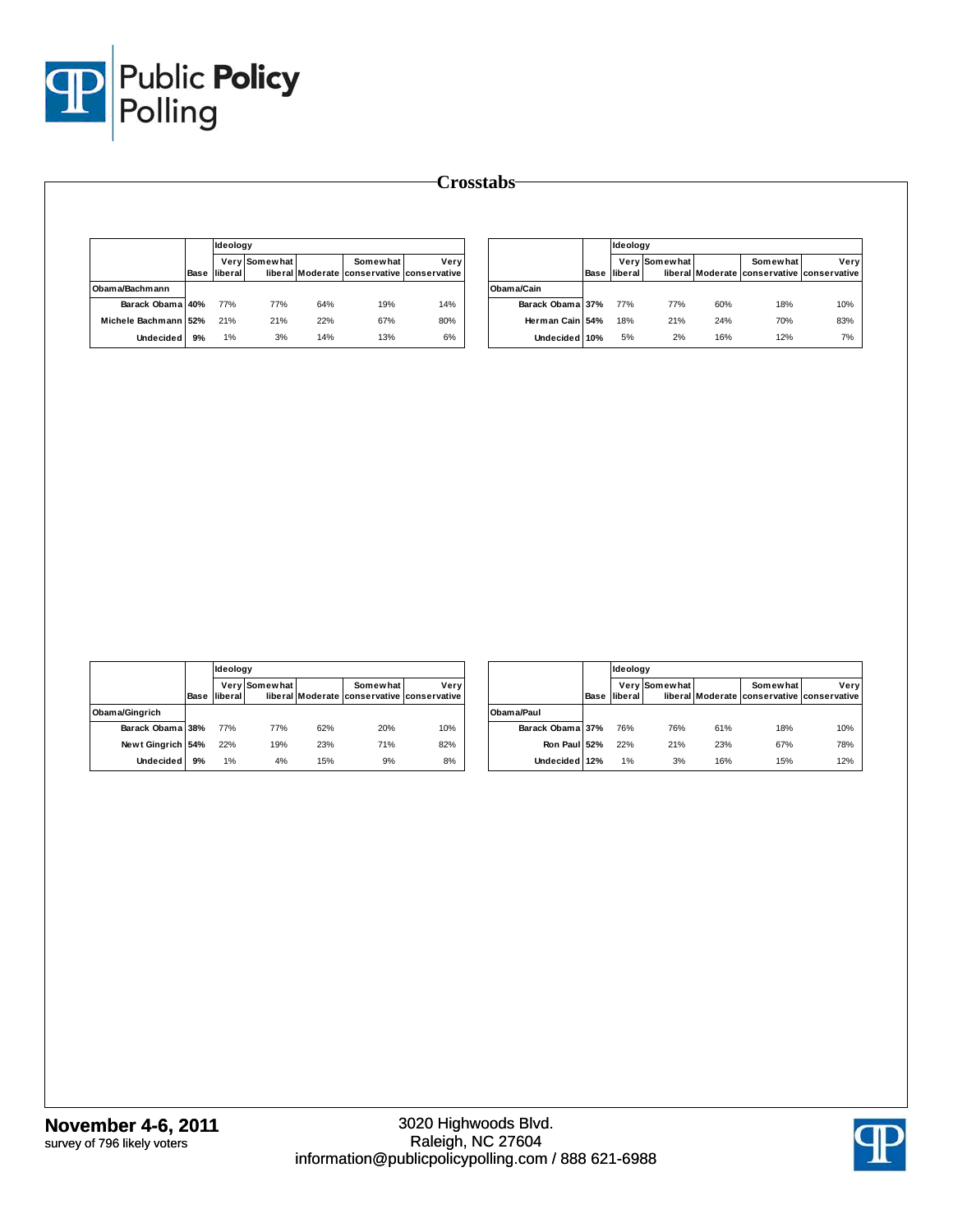

|                  |      | Ideoloav |               |     |                                                        |      |
|------------------|------|----------|---------------|-----|--------------------------------------------------------|------|
|                  | Base | liberal  | Very Somewhat |     | Somewhat<br>liberal Moderate conservative conservative | Verv |
| Obama/Perry      |      |          |               |     |                                                        |      |
| Barack Obama 38% |      | 76%      | 76%           | 64% | 21%                                                    | 9%   |
| Rick Perry 55%   |      | 23%      | 23%           | 23% | <b>72%</b>                                             | 84%  |
| <b>Undecided</b> | 7%   | 1%       | 1%            | 13% | 7%                                                     | 7%   |

|                  |      | Ideology |               |     |                                                        |      |
|------------------|------|----------|---------------|-----|--------------------------------------------------------|------|
|                  | Base | liberal  | Very Somewhat |     | Somewhat<br>liberal Moderate conservative conservative | Very |
| Obama/Romney     |      |          |               |     |                                                        |      |
| Barack Obama 36% |      | 74%      | 76%           | 57% | 19%                                                    | 10%  |
| Mitt Romney 54%  |      | 24%      | 20%           | 25% | 72%                                                    | 79%  |
| Undecided 10%    |      | 1%       | 4%            | 18% | 8%                                                     | 12%  |

|                |     | Gender     |     |
|----------------|-----|------------|-----|
|                |     | Base Woman | Man |
| Obama Approval |     |            |     |
| Approve 36%    |     | 39%        | 32% |
| Disapprove     | 59% | 56%        | 64% |
| Not sure       | 5%  | 5%         | 4%  |

|                          |             | Gender       |     |
|--------------------------|-------------|--------------|-----|
|                          | <b>Base</b> | <b>Woman</b> | Man |
| Bachmann<br>Favorability |             |              |     |
| Favorable 30%            |             | 26%          | 34% |
| Unfavorable 37%          |             | 34%          | 41% |
| Not sure                 | 33%         | 40%          | 25% |

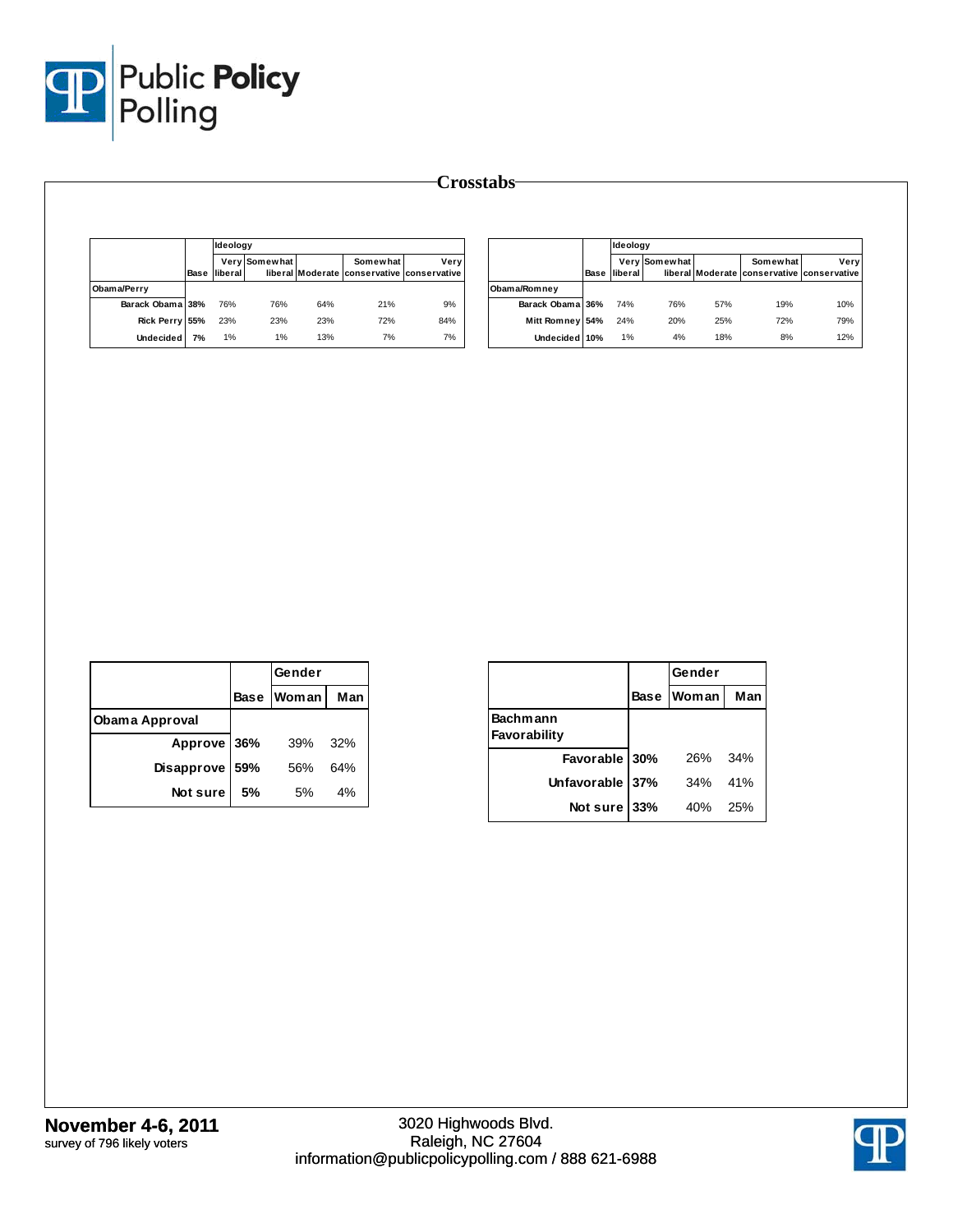

|                          | Gender     |            |
|--------------------------|------------|------------|
|                          | Base Woman | <b>Man</b> |
| <b>Cain Favorability</b> |            |            |
| Favorable 39%            | 30%        | 48%        |
| Unfavorable 35%          | 38%        | 32%        |
| Not sure 26%             | -32%       | 20%        |

|                              |             | Gender       |     |
|------------------------------|-------------|--------------|-----|
|                              | <b>Base</b> | <b>Woman</b> | Man |
| <b>Gingrich Favorability</b> |             |              |     |
| Favorable 42%                |             | 35%          | 49% |
| Unfavorable 36%              |             | 36%          | 36% |
| Not sure 22%                 |             | <b>29%</b>   | 15% |

|                          |     | Gender       |     |
|--------------------------|-----|--------------|-----|
|                          |     | Base   Woman | Man |
| <b>Paul Favorability</b> |     |              |     |
| Favorable   23%          |     | 18%          | 29% |
| Unfavorable 44%          |     | 41%          | 47% |
| Not sure                 | 33% | 41%          | 24% |

|                           |             | Gender |     |
|---------------------------|-------------|--------|-----|
|                           | <b>Base</b> | Woman  | Man |
| <b>Perry Favorability</b> |             |        |     |
| Favorable 28%             |             | 21%    | 36% |
| Unfavorable   43%         |             | 39%    | 47% |
| Not sure                  | 129%        | 40%    | 17% |

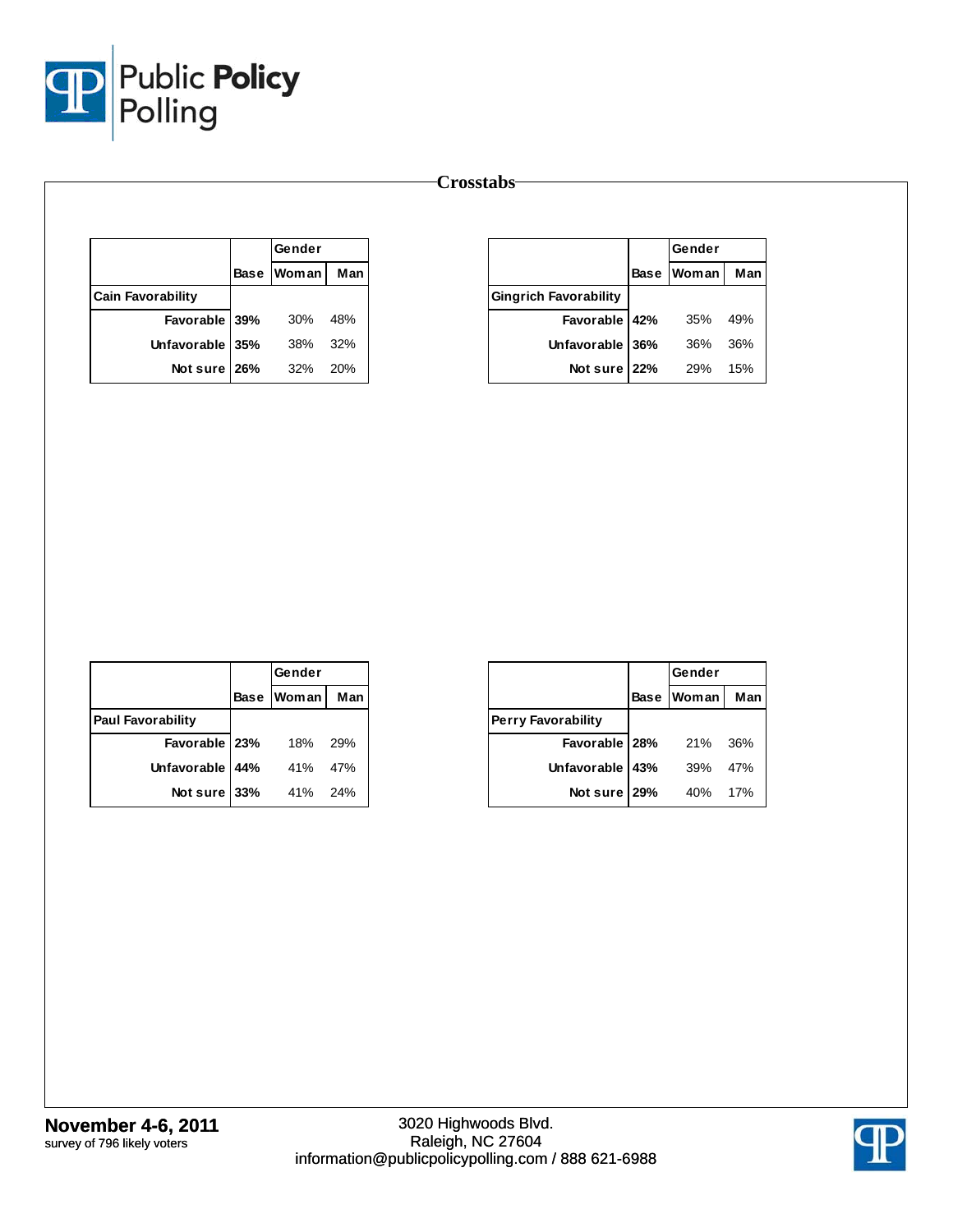

|                            | Gender            |     |
|----------------------------|-------------------|-----|
|                            | <b>Base Woman</b> | Man |
| <b>Romney Favorability</b> |                   |     |
| Favorable 32%              | 28%               | 36% |
| Unfavorable 40%            | 35%               | 45% |
| Not sure 28%               | -37%              | 19% |

|                  |             | Gender       |     |  |
|------------------|-------------|--------------|-----|--|
|                  | <b>Base</b> | <b>Woman</b> | Man |  |
| Obam a/Bachm ann |             |              |     |  |
| Barack Obama 40% |             | 44%          | 35% |  |
| Michele Bachmann | 52%         | 44%          | 60% |  |
| <b>Undecided</b> | 9%          | 12%          | 5%  |  |

|                  | Gender       |     |
|------------------|--------------|-----|
|                  | Base   Woman | Man |
| Obama/Cain       |              |     |
| Barack Obama 37% | 42%          | 30% |
| Herman Cain 154% | 45%          | 63% |
| Undecided 10%    | 13%          | 6%  |

|                     | Gender      |              |     |
|---------------------|-------------|--------------|-----|
|                     | <b>Base</b> | <b>Woman</b> | Man |
| Obama/Gingrich      |             |              |     |
| Barack Obama 38%    |             | 42%          | 33% |
| Newt Gingrich   54% |             | 48%          | 60% |
| <b>Undecided</b>    | 9%          | 10%          | 7%  |

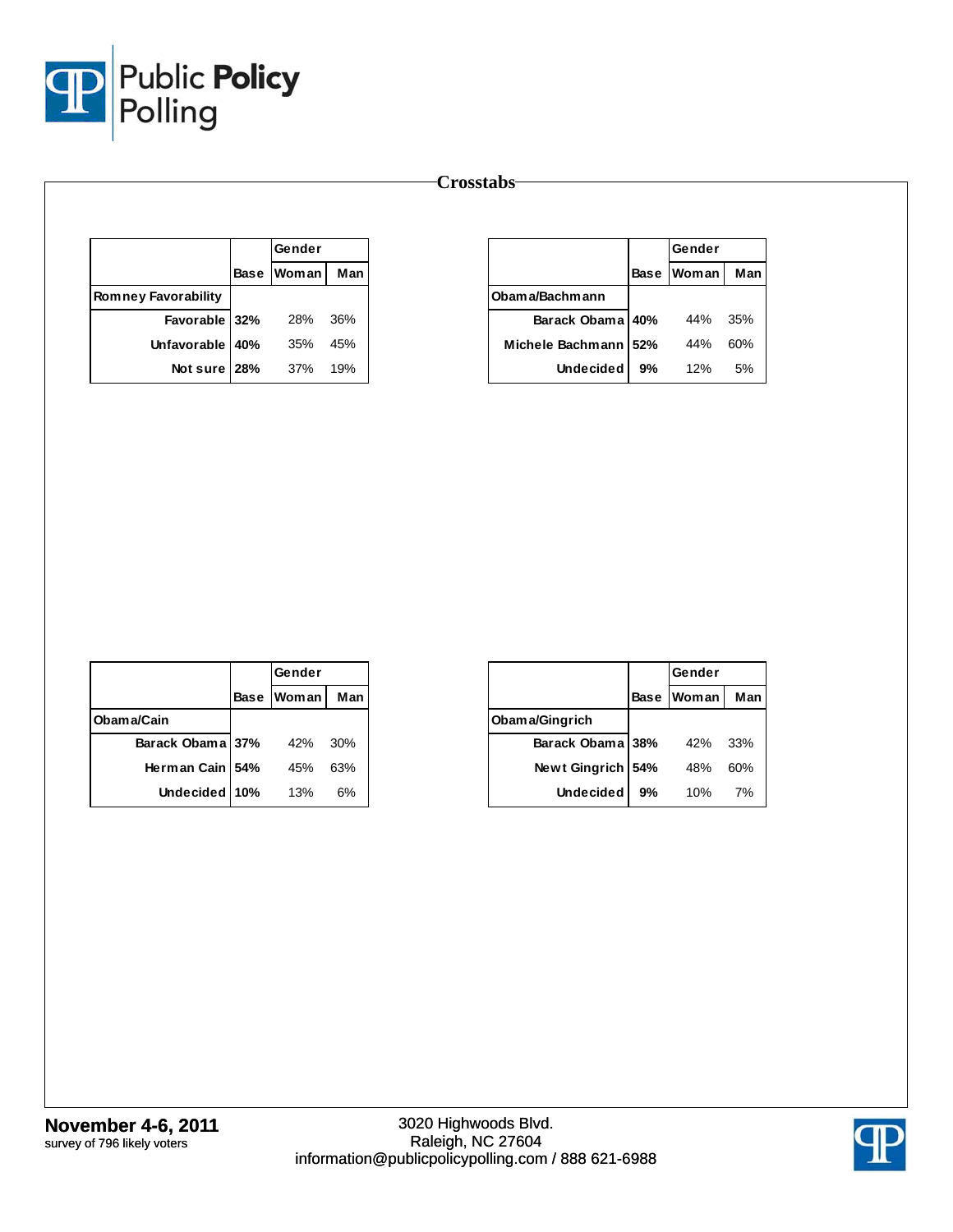

|                  | <b>Gender</b> |      |
|------------------|---------------|------|
|                  | Base   Woman  | Man  |
| Obam a/Paul      |               |      |
| Barack Obama 37% | 41%           | -32% |
| Ron Paul 52%     | 45%           | 59%  |
| Undecided 12%    | 14%           | 9%   |

|                  | Gender |                   |     |
|------------------|--------|-------------------|-----|
|                  |        | <b>Base Woman</b> | Man |
| Obama/Perry      |        |                   |     |
| Barack Obama 38% |        | 42%               | 33% |
| Rick Perry 55%   |        | 48%               | 62% |
| <b>Undecided</b> | 7%     | 10%               | 5%  |

|                    |     | Gender     |     |
|--------------------|-----|------------|-----|
|                    |     | Base Woman | Man |
| Obama/Romney       |     |            |     |
| Barack Obama 36%   |     | 40%        | 31% |
| <b>Mitt Romney</b> | 54% | 47%        | 61% |
| Undecided 10%      |     | 12%        | 8%  |

|                |      | Party |     |                                       |  |  |
|----------------|------|-------|-----|---------------------------------------|--|--|
|                | Base |       |     | Democrat Republican Independent/Other |  |  |
| Obama Approval |      |       |     |                                       |  |  |
| Approve 36%    |      | 81%   | 5%  | 21%                                   |  |  |
| Disapprove 59% |      | 13%   | 92% | 71%                                   |  |  |
| Not sure       | 5%   | 7%    | 3%  | 8%                                    |  |  |

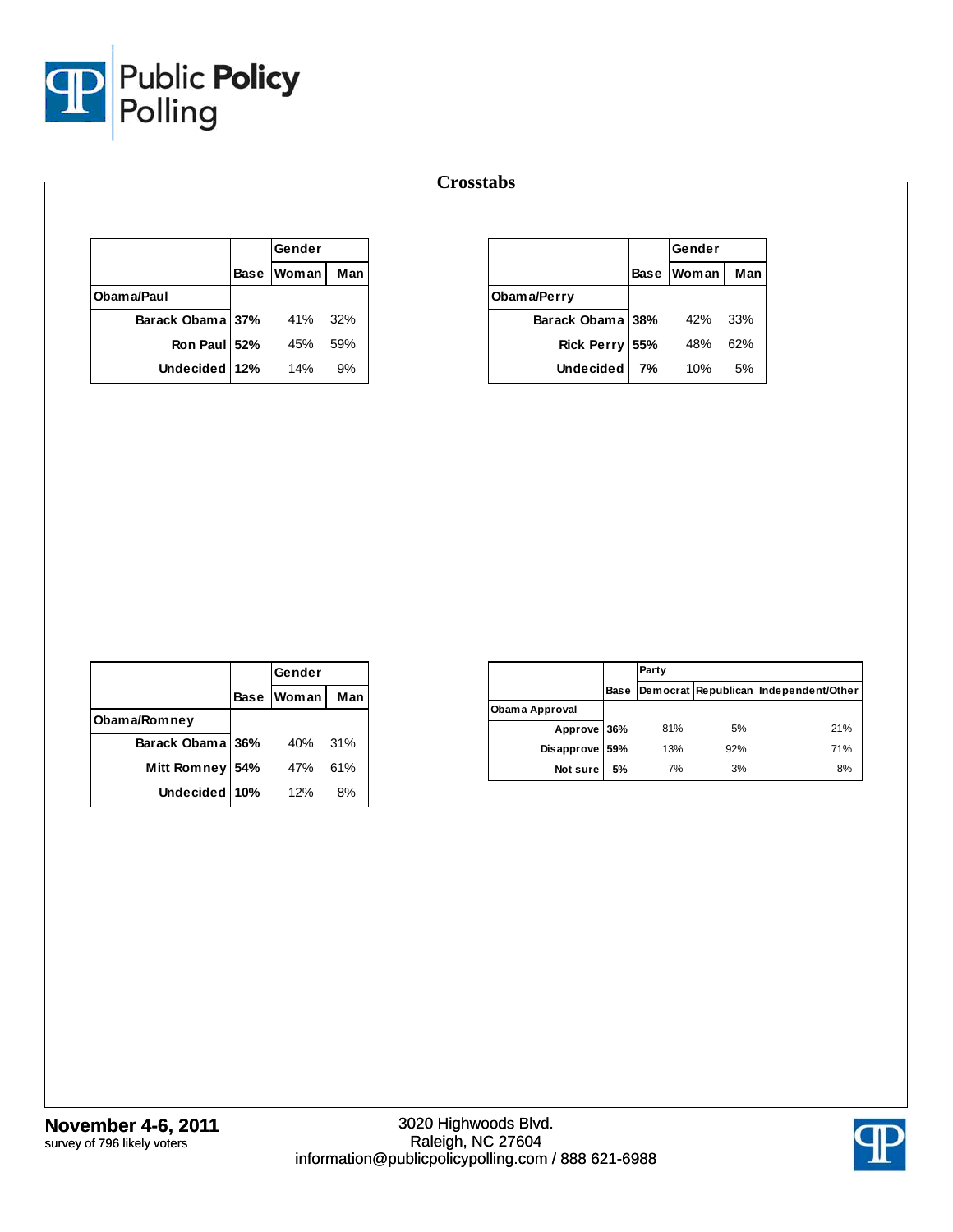

|                          |                                       |     | Party |             |                 |
|--------------------------|---------------------------------------|-----|-------|-------------|-----------------|
| <b>Bas</b>               | Democrat Republican Independent/Other |     |       | <b>Base</b> |                 |
| <b>Cain Favorability</b> |                                       |     |       |             | Bachmann        |
| Favorable 39             |                                       |     |       |             | Favorability    |
| Unfavorable 35           | 23%                                   | 40% | 20%   |             | Favorable 30%   |
|                          | 45%                                   | 28% | 46%   |             | Unfavorable 37% |
| Not sure 26              | 33%                                   | 32% | 34%   |             | Not sure 33%    |

|                          |             | Party |     |                                       |  |  |
|--------------------------|-------------|-------|-----|---------------------------------------|--|--|
|                          | <b>Base</b> |       |     | Democrat Republican Independent/Other |  |  |
| <b>Cain Favorability</b> |             |       |     |                                       |  |  |
| Favorable 39%            |             | 16%   | 57% | 39%                                   |  |  |
| Unfavorable 35%          |             | 52%   | 23% | 30%                                   |  |  |
| Not sure 26%             |             | 31%   | 21% | 31%                                   |  |  |

|                              |      | Party |     |                                       |  |  |
|------------------------------|------|-------|-----|---------------------------------------|--|--|
|                              | Base |       |     | Democrat Republican Independent/Other |  |  |
| <b>Gingrich Favorability</b> |      |       |     |                                       |  |  |
| Favorable 42%                |      | 15%   | 65% | 33%                                   |  |  |
| Unfavorable 36%              |      | 54%   | 19% | 45%                                   |  |  |
| Not sure 22%                 |      | 31%   | 15% | 22%                                   |  |  |

|                          |      | Party |     |                                       |
|--------------------------|------|-------|-----|---------------------------------------|
|                          | Base |       |     | Democrat Republican Independent/Other |
| <b>Paul Favorability</b> |      |       |     |                                       |
| Favorable 23%            |      | 13%   | 31% | 23%                                   |
| Unfavorable 44%          |      | 46%   | 42% | 43%                                   |
| Not sure 33%             |      | 41%   | 26% | 33%                                   |

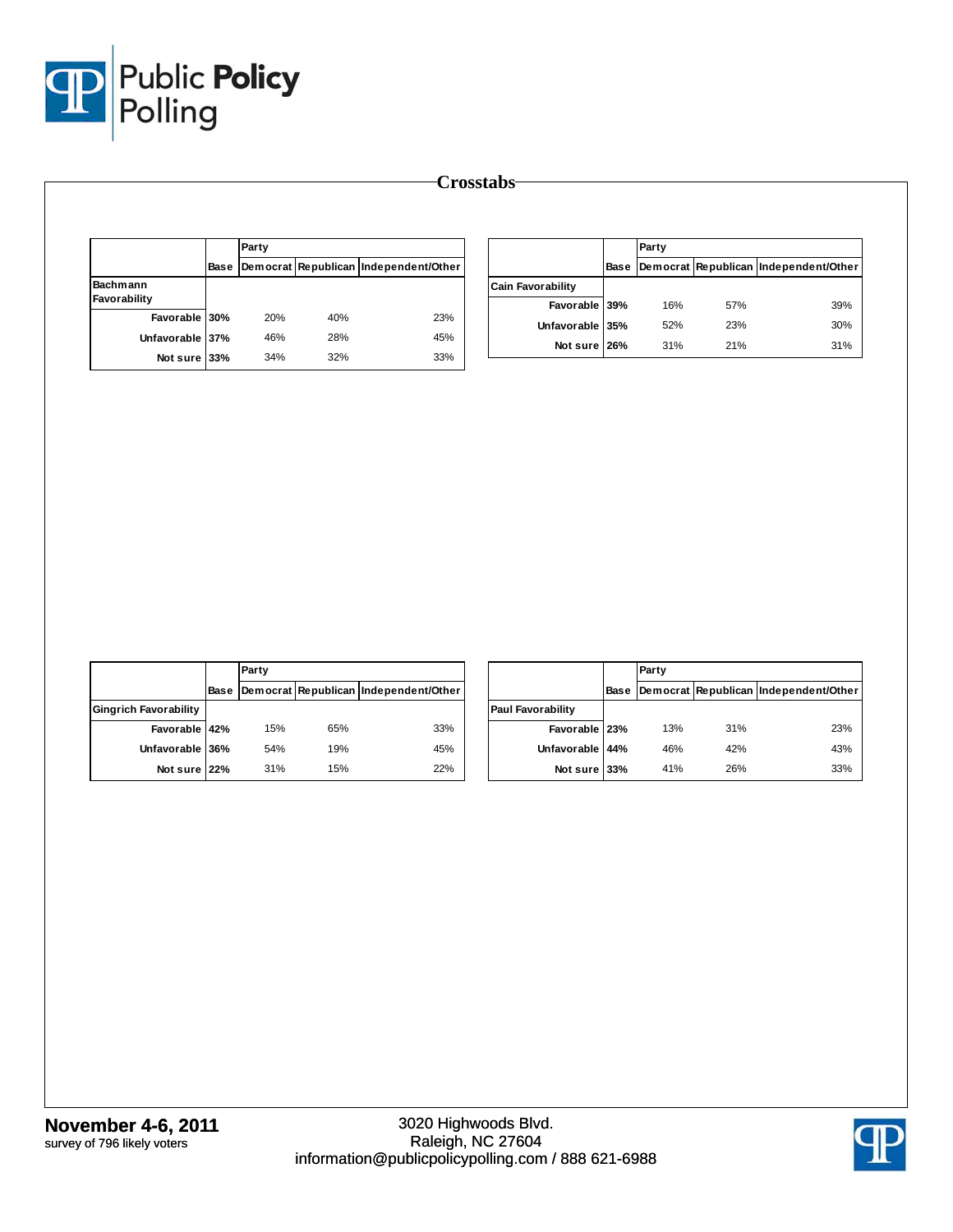

|                           | Party |     |                                            |                            | Party |     |                                            |
|---------------------------|-------|-----|--------------------------------------------|----------------------------|-------|-----|--------------------------------------------|
|                           |       |     | Base Democrat Republican Independent/Other |                            |       |     | Base Democrat Republican Independent/Other |
| <b>Perry Favorability</b> |       |     |                                            | <b>Romney Favorability</b> |       |     |                                            |
| Favorable 28%             | 9%    | 45% | 20%                                        | Favorable 32%              | 19%   | 45% | 25%                                        |
| Unfavorable 43%           | 58%   | 31% | 45%                                        | Unfavorable 40%            | 45%   | 35% | 43%                                        |
| Not sure 29%              | 33%   | 24% | 36%                                        | Not sure 28%               | 36%   | 21% | 32%                                        |

|                      |             | Party |     |                                       |
|----------------------|-------------|-------|-----|---------------------------------------|
|                      | <b>Base</b> |       |     | Democrat Republican Independent/Other |
| Obama/Bachmann       |             |       |     |                                       |
| Barack Obama 40%     |             | 84%   | 8%  | 30%                                   |
| Michele Bachmann 52% |             | 13%   | 81% | 53%                                   |
| <b>Undecided</b>     | 9%          | 3%    | 11% | 17%                                   |

|                  |      | Party |     |                                       |
|------------------|------|-------|-----|---------------------------------------|
|                  | Base |       |     | Democrat Republican Independent/Other |
| Obama/Cain       |      |       |     |                                       |
| Barack Obama 37% |      | 81%   | 7%  | 21%                                   |
| Herman Cain 154% |      | 13%   | 82% | 65%                                   |
| Undecided 10%    |      | 6%    | 11% | 14%                                   |

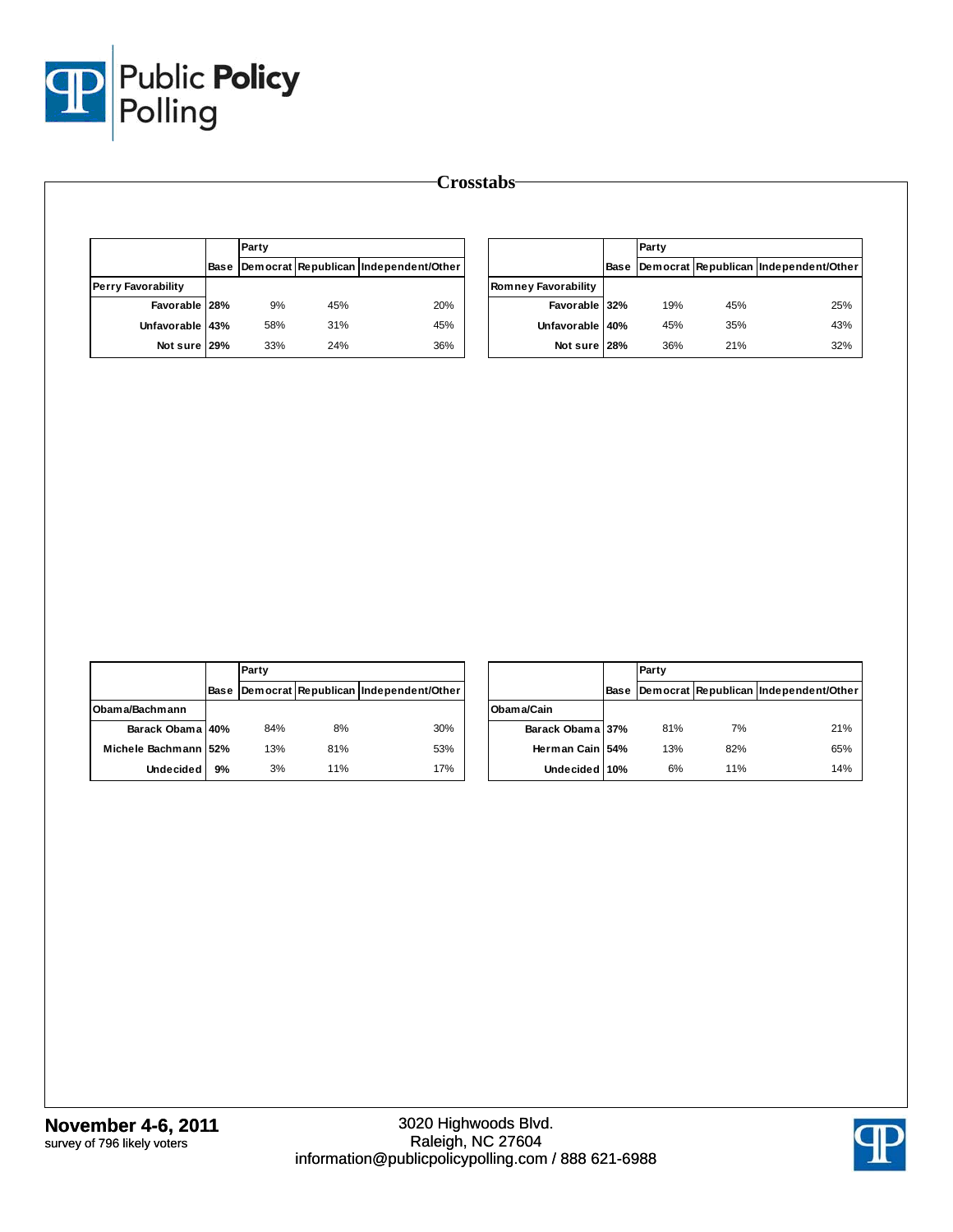

|                   |    | Party |     |                                            |                  | Party |     |                                            |
|-------------------|----|-------|-----|--------------------------------------------|------------------|-------|-----|--------------------------------------------|
|                   |    |       |     | Base Democrat Republican Independent/Other |                  |       |     | Base Democrat Republican Independent/Other |
| Obama/Gingrich    |    |       |     |                                            | Obama/Paul       |       |     |                                            |
| Barack Obama 38%  |    | 82%   | 5%  | 28%                                        | Barack Obama 37% | 82%   | 5%  | 27%                                        |
| Newt Gingrich 54% |    | 12%   | 87% | 52%                                        | Ron Paul 52%     | 12%   | 81% | 55%                                        |
| <b>Undecided</b>  | 9% | 6%    | 8%  | 20%                                        | Undecided 12%    | 6%    | 14% | 18%                                        |

|                  |      | Party |     |                                       |
|------------------|------|-------|-----|---------------------------------------|
|                  | Base |       |     | Democrat Republican Independent/Other |
| Obama/Perry      |      |       |     |                                       |
| Barack Obama 38% |      | 83%   | 6%  | 28%                                   |
| Rick Perry 55%   |      | 13%   | 85% | 60%                                   |
| <b>Undecided</b> | 7%   | 4%    | 8%  | 12%                                   |

|                    |      | Party |     |                                       |
|--------------------|------|-------|-----|---------------------------------------|
|                    | Base |       |     | Democrat Republican Independent/Other |
| Obama/Romney       |      |       |     |                                       |
| Barack Obama 36%   |      | 80%   | 6%  | 25%                                   |
| <b>Mitt Romney</b> | 54%  | 13%   | 83% | 58%                                   |
| Undecided 10%      |      | 7%    | 11% | 17%                                   |

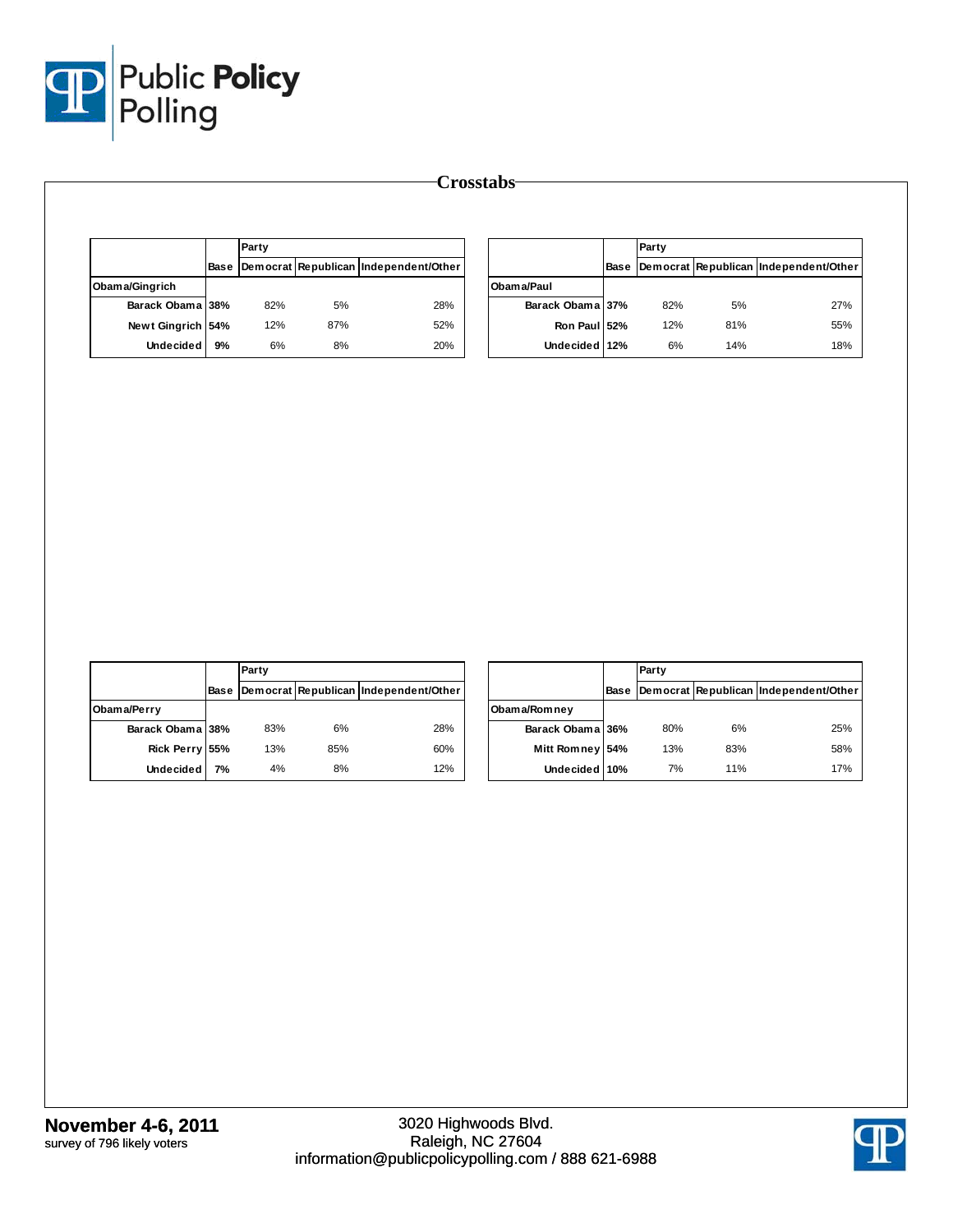

|                       |             |      |                                      |     | <b>Crosstabs</b> |      |                                              |     |
|-----------------------|-------------|------|--------------------------------------|-----|------------------|------|----------------------------------------------|-----|
|                       |             | Race |                                      |     |                  | Race |                                              |     |
|                       | <b>Base</b> |      | African-<br>White   American   Other |     |                  |      | African-<br><b>Base White American Other</b> |     |
| <b>Obama Approval</b> |             |      |                                      |     | <b>Bachmann</b>  |      |                                              |     |
| Approve               | 36%         | 16%  | 80%                                  | 37% | Favorability     |      |                                              |     |
| <b>Disapprove</b>     | 59%         | 80%  | 14%                                  | 48% | Favorable 30%    | 33%  | 23%                                          | 26% |
| Not sure              | 5%          | 4%   | 6%                                   | 15% | Unfavorable 37%  | 36%  | 42%                                          | 29% |
|                       |             |      |                                      |     | Not sure $33%$   | 31%  | 35%                                          | 45% |

|                          |             | Race |                                  |     |
|--------------------------|-------------|------|----------------------------------|-----|
|                          | <b>Base</b> |      | African-<br>White American Other |     |
| <b>Cain Favorability</b> |             |      |                                  |     |
| Favorable 39%            |             | 49%  | 19%                              | 14% |
| Unfavorable 35%          |             | 29%  | 44%                              | 60% |
| Not sure 26%             |             | 22%  | 36%                              | 27% |

|                              |             | Race       |                                  |     |
|------------------------------|-------------|------------|----------------------------------|-----|
|                              | <b>Base</b> |            | African-<br>White American Other |     |
| <b>Gingrich Favorability</b> |             |            |                                  |     |
| Favorable $42\%$ 54%         |             |            | 16%                              | 28% |
| Unfavorable 36%              |             | <b>29%</b> | 50%                              | 43% |
| Not sure 22%                 |             | 17%        | 34%                              | 29% |

3020 Highwoods Blvd. Raleigh, NC 27604

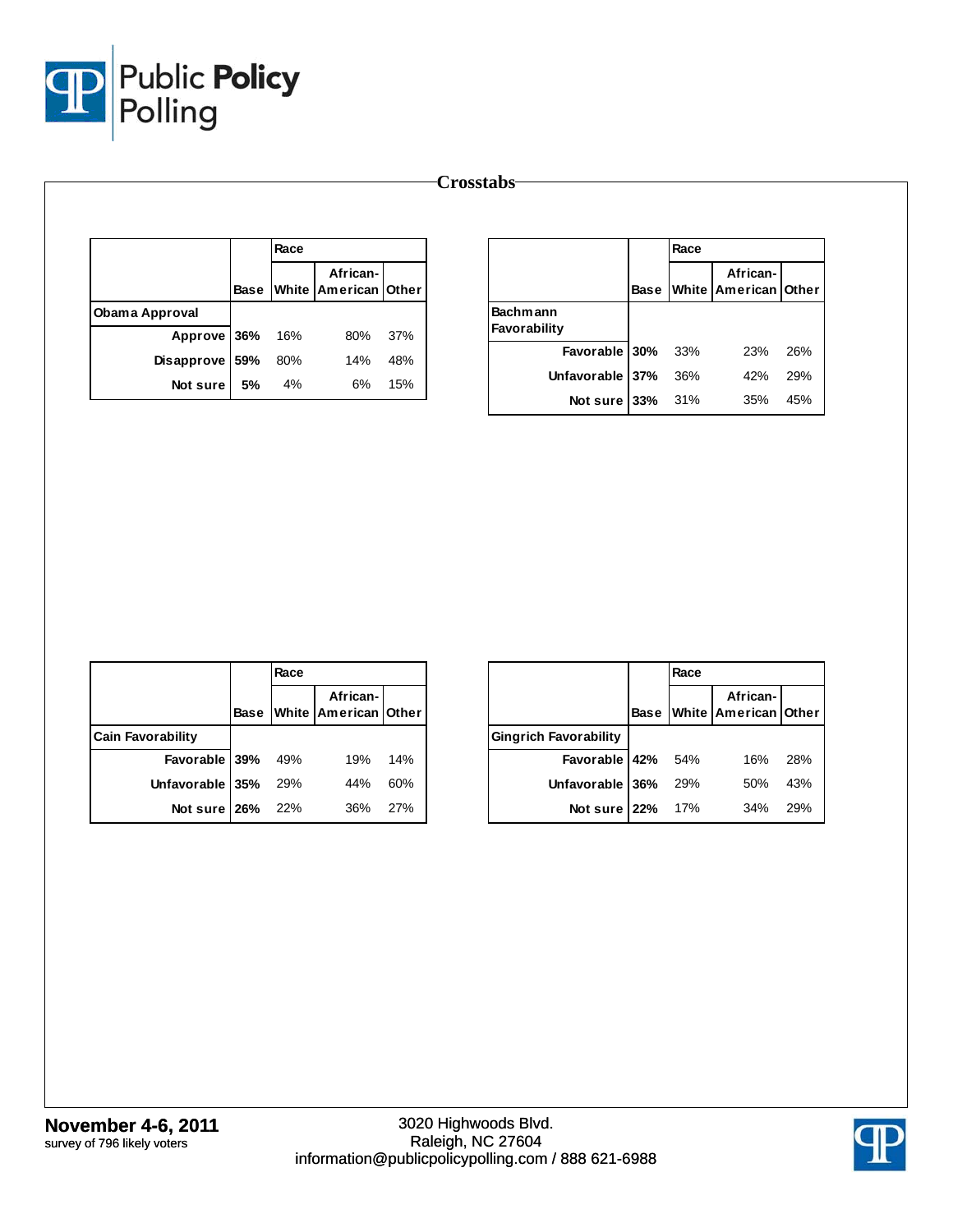

|                          |  | Race |                                       |     |                           |     | Race |                                             |     |
|--------------------------|--|------|---------------------------------------|-----|---------------------------|-----|------|---------------------------------------------|-----|
|                          |  |      | African-<br>Base White American Other |     |                           |     |      | African-<br>Base   White   American   Other |     |
| <b>Paul Favorability</b> |  |      |                                       |     | <b>Perry Favorability</b> |     |      |                                             |     |
| Favorable 23%            |  | 28%  | 13%                                   | 7%  | Favorable                 | 28% | 37%  | 9%                                          | 15% |
| Unfavorable   44%        |  | 44%  | 43%                                   | 48% | Unfavorable               | 43% | 37%  | 56%                                         | 48% |
| Not sure $33%$           |  | 27%  | 44%                                   | 45% | Not sure                  | 29% | 26%  | 35%                                         | 37% |

|                            |             | Race  |                                  |     |
|----------------------------|-------------|-------|----------------------------------|-----|
|                            | <b>Base</b> |       | African-<br>White American Other |     |
| <b>Romney Favorability</b> |             |       |                                  |     |
| Favorable $32\%$ 41%       |             |       | 13%                              | 16% |
| Unfavorable   40%          |             | 36%   | 49%                              | 46% |
| Not sure 28%               |             | - 23% | 38%                              | 38% |

|                        |             | Race |                                  |     |  |  |  |  |
|------------------------|-------------|------|----------------------------------|-----|--|--|--|--|
|                        | <b>Base</b> |      | African-<br>White American Other |     |  |  |  |  |
| Obama/Bachmann         |             |      |                                  |     |  |  |  |  |
| Barack Obama 40%       |             | 20%  | 84%                              | 54% |  |  |  |  |
| Michele Bachmann   52% |             | 69%  | 13%                              | 31% |  |  |  |  |
| <b>Undecided</b>       | 9%          | 11%  | 3%                               | 15% |  |  |  |  |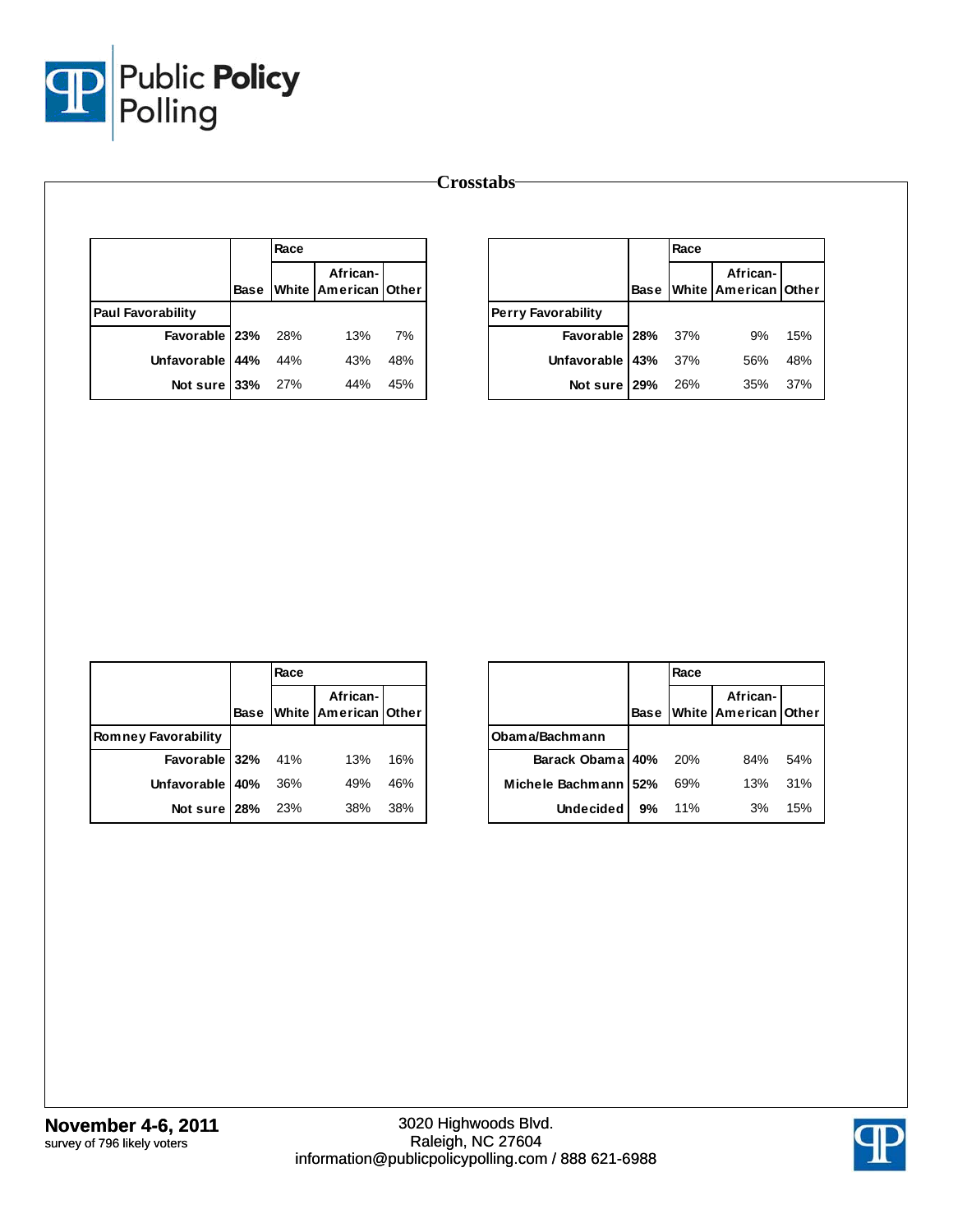

|                  |      | Race |                                  |     |                  |     | Race |                                              |     |
|------------------|------|------|----------------------------------|-----|------------------|-----|------|----------------------------------------------|-----|
|                  | Base |      | African-<br>White American Other |     |                  |     |      | African-<br><b>Base White American Other</b> |     |
| Obama/Cain       |      |      |                                  |     | Obama/Gingrich   |     |      |                                              |     |
| Barack Obama 37% |      | 18%  | 79%                              | 62% | Barack Obama 38% |     | 18%  | 83%                                          | 54% |
| Herman Cain 54%  |      | 71%  | 15%                              | 32% | Newt Gingrich    | 54% | 72%  | 14%                                          | 26% |
| Undecided 10%    |      | 11%  | 6%                               | 6%  | <b>Undecided</b> | 9%  | 10%  | 4%                                           | 20% |

|                      |             | Race |                                  |     |
|----------------------|-------------|------|----------------------------------|-----|
|                      | <b>Base</b> |      | African-<br>White American Other |     |
| Obama/Paul           |             |      |                                  |     |
| Barack Obama 37% 17% |             |      | 81%                              | 56% |
| Ron Paul 52%         |             | 68%  | 14%                              | 29% |
| Undecided 12%        |             | 14%  | 5%                               | 16% |

|                  |             | Race |                                         |     |
|------------------|-------------|------|-----------------------------------------|-----|
|                  | <b>Base</b> |      | African-<br><b>White American Other</b> |     |
| Obama/Perry      |             |      |                                         |     |
| Barack Obama 38% |             | 18%  | 83%                                     | 56% |
| Rick Perry 55%   |             | 73%  | 14%                                     | 29% |
| <b>Undecided</b> | 7%          | 8%   | 3%                                      | 16% |

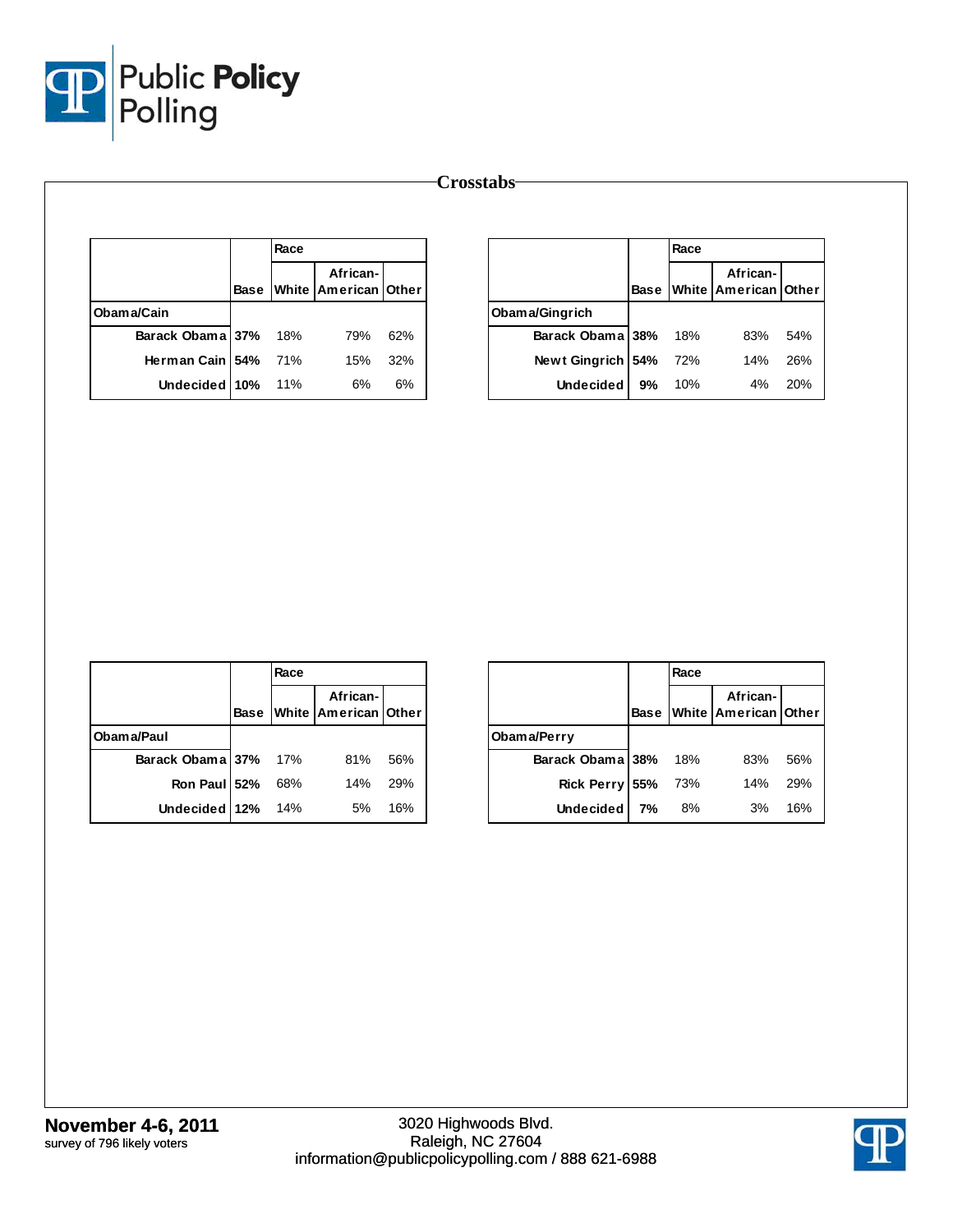

|                  |             | Race |                                  |     |                |             | Age                    |             |       |                     |
|------------------|-------------|------|----------------------------------|-----|----------------|-------------|------------------------|-------------|-------|---------------------|
|                  | <b>Base</b> |      | African-<br>White American Other |     |                | <b>Base</b> | 18 <sub>to</sub><br>29 | 30 to<br>45 | 46 to | Older<br>65 than 65 |
| Obama/Romney     |             |      |                                  |     | Obama Approval |             |                        |             |       |                     |
| Barack Obama 36% |             | 15%  | 84%                              | 56% | Approve 36%    |             | 45%                    | 43%         | 38%   | 23%                 |
| Mitt Romney 54%  |             | 72%  | 12%                              | 25% | Disapprove 59% |             | 49%                    | 54%         | 57%   | 72%                 |
| Undecided 10%    |             | 12%  | 4%                               | 20% | Not sure       | 5%          | 6%                     | 3%          | 5%    | 5%                  |

|                                  |             | Age                 |               |       |                            |
|----------------------------------|-------------|---------------------|---------------|-------|----------------------------|
|                                  | <b>Base</b> | 18 to $\vert$<br>29 | $30$ to<br>45 | 46 to | <b>Older</b><br>65 than 65 |
| <b>Bachmann</b><br>Favorability  |             |                     |               |       |                            |
| <b>Favorable 30%</b> 25% 33% 29% |             |                     |               |       | 31%                        |
| Unfavorable 37% $35\%$ 38%       |             |                     |               | 39%   | 34%                        |
| Not sure 33% 40% 29% 32%         |             |                     |               |       | 35%                        |

|                             |             | Age |                         |                     |
|-----------------------------|-------------|-----|-------------------------|---------------------|
|                             | <b>Base</b> | 29  | 18 to 30 to 46 to<br>45 | Older<br>65 than 65 |
| <b>Cain Favorability</b>    |             |     |                         |                     |
| Favorable 39% 35% 42% 38%   |             |     |                         | 40%                 |
| Unfavorable 35% 40% 34% 34% |             |     |                         | 34%                 |
| Not sure 26% 25% 25% 28%    |             |     |                         | 25%                 |

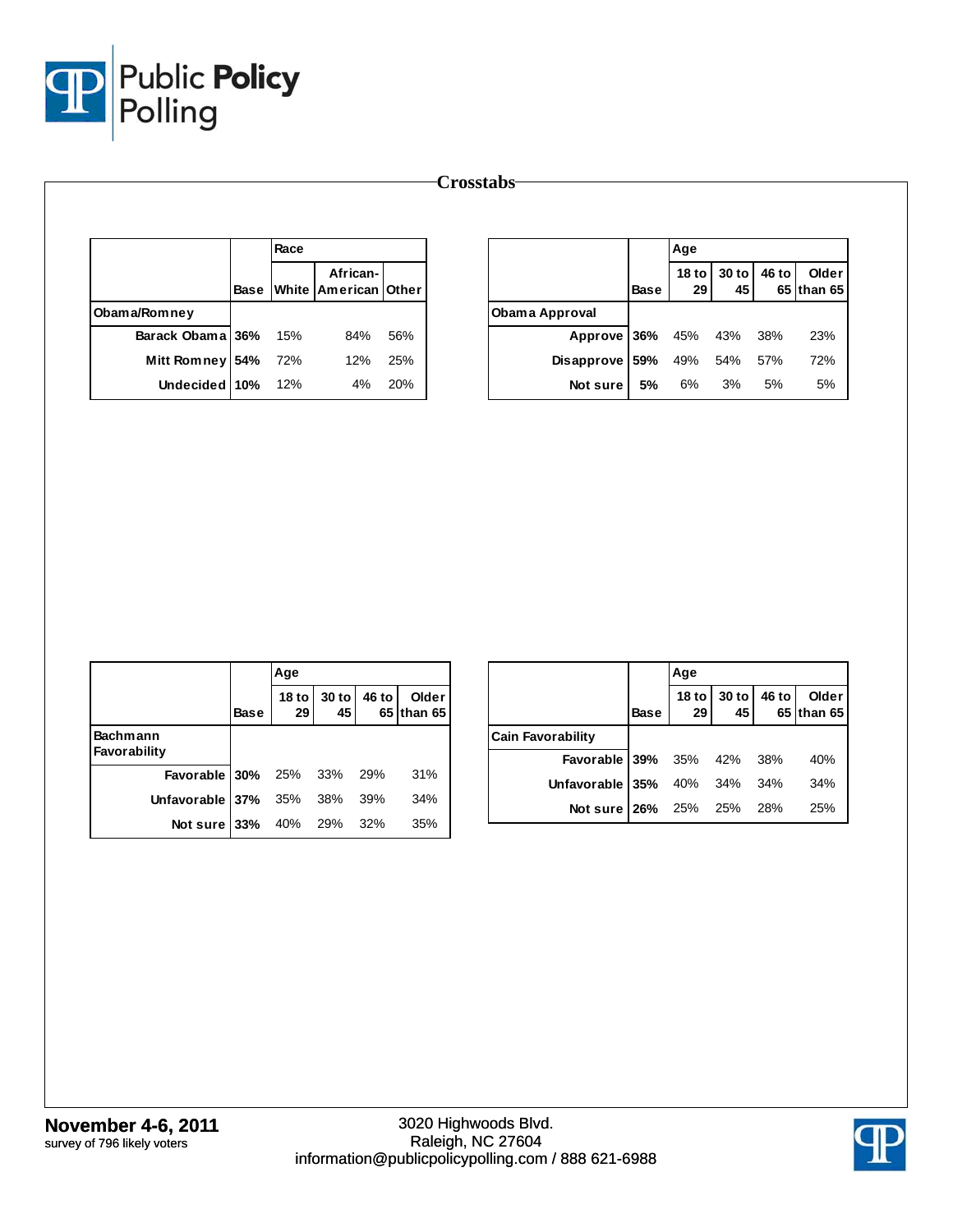

|                              |             | Age |                         |     |                     |                          |             | Age                    |             |       |                     |
|------------------------------|-------------|-----|-------------------------|-----|---------------------|--------------------------|-------------|------------------------|-------------|-------|---------------------|
|                              | <b>Base</b> | 29  | 18 to 30 to 46 to<br>45 |     | Older<br>65 than 65 |                          | <b>Base</b> | 18 <sub>to</sub><br>29 | 30 to<br>45 | 46 to | Older<br>65 than 65 |
| <b>Gingrich Favorability</b> |             |     |                         |     |                     | <b>Paul Favorability</b> |             |                        |             |       |                     |
| Favorable 42%                |             | 33% | 47%                     | 36% | 51%                 | Favorable   23%          |             | 17%                    | 31%         | 23%   | 21%                 |
| Unfavorable 36%              |             | 38% | 36%                     | 40% | 30%                 | Unfavorable 44%          |             | 43%                    | 36%         | 45%   | 48%                 |
| Not sure $22%$               |             | 29% | 17%                     | 25% | 19%                 | Not sure $33%$           |             | 39%                    | 33%         | 32%   | 31%                 |

|                                  |      | Age |                                                 |                     |
|----------------------------------|------|-----|-------------------------------------------------|---------------------|
|                                  | Base | 29  | 18 to $\vert$ 30 to $\vert$ 46 to $\vert$<br>45 | Older<br>65 than 65 |
| <b>Perry Favorability</b>        |      |     |                                                 |                     |
| <b>Favorable 28%</b> 31% 25% 23% |      |     |                                                 | 36%                 |
| Unfavorable 43% 38% 45% 44%      |      |     |                                                 | 42%                 |
| Not sure 29% 31% 30% 32%         |      |     |                                                 | 22%                 |

|                                  |             | Age |                                                                                          |       |                     |
|----------------------------------|-------------|-----|------------------------------------------------------------------------------------------|-------|---------------------|
|                                  | <b>Base</b> |     | $\begin{array}{ c c }\n 18 \text{ to} & 30 \text{ to} \\ \hline\n 29 & 45\n \end{array}$ | 46 to | Older<br>65 than 65 |
| <b>Romney Favorability</b>       |             |     |                                                                                          |       |                     |
| <b>Favorable 32%</b> 40% 25% 26% |             |     |                                                                                          |       | 44%                 |
| Unfavorable 40% 36% 46% 43%      |             |     |                                                                                          |       | 32%                 |
| Not sure 28% 24% 30% 31%         |             |     |                                                                                          |       | 24%                 |

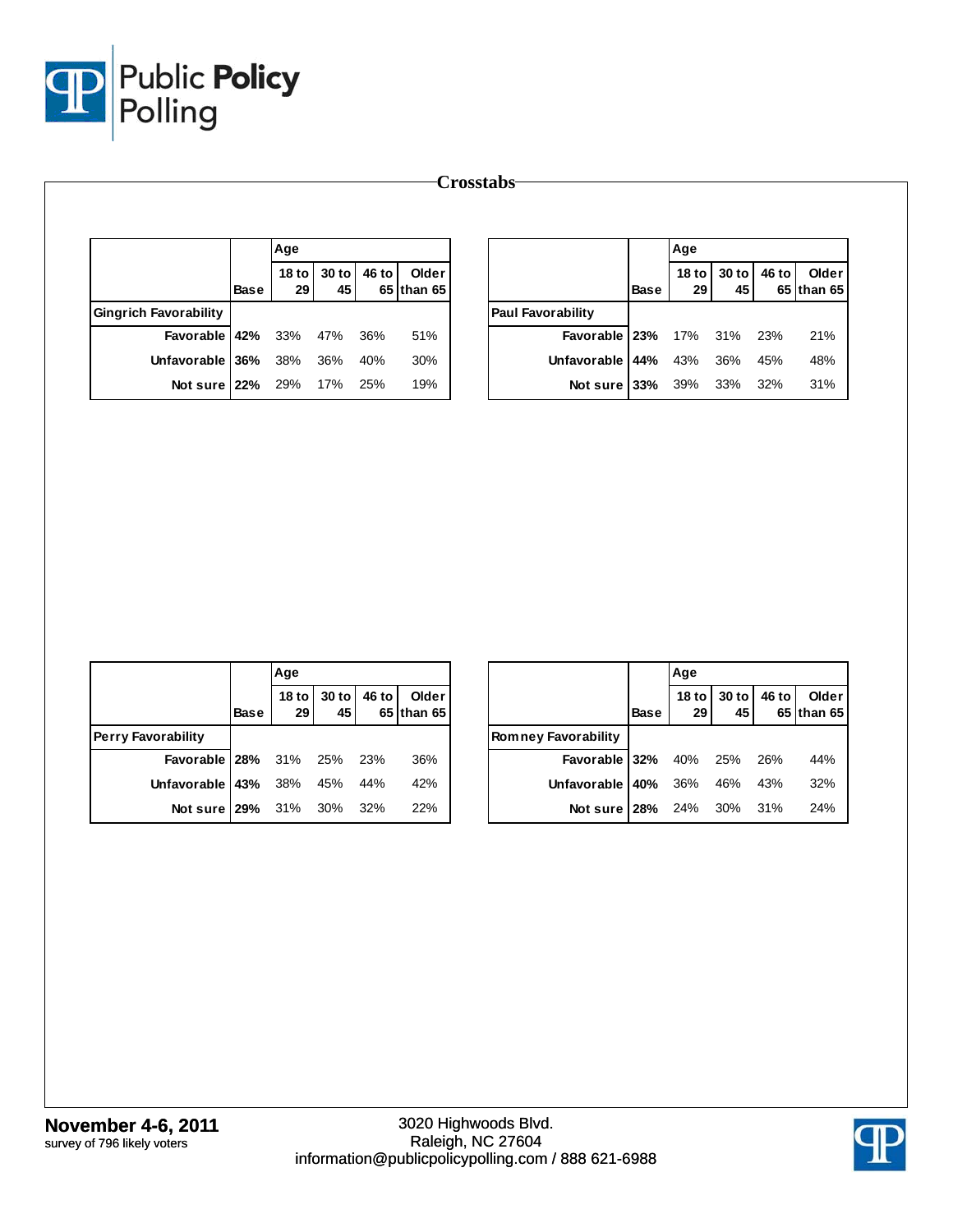

|                      |             | Age |                   |       |                       |                  |      | Age                    |             |       |                     |
|----------------------|-------------|-----|-------------------|-------|-----------------------|------------------|------|------------------------|-------------|-------|---------------------|
|                      | <b>Base</b> | 29  | 18 to 30 to<br>45 | 46 to | Older<br>$65$ than 65 |                  | Base | 18 <sub>to</sub><br>29 | 30 to<br>45 | 46 to | Older<br>65 than 65 |
| Obama/Bachmann       |             |     |                   |       |                       | Obama/Cain       |      |                        |             |       |                     |
| Barack Obama 40%     |             | 47% | 45%               | 43%   | 26%                   | Barack Obama 37% |      | 48%                    | 35%         | 41%   | 26%                 |
| Michele Bachmann 52% |             | 42% | 52%               | 49%   | 60%                   | Herman Cain 54%  |      | 43%                    | 57%         | 52%   | 60%                 |
| <b>Undecided</b>     | 9%          | 11% | 3%                | 7%    | 13%                   | Undecided 10%    |      | 9%                     | 8%          | 7%    | 14%                 |

|                                  |             | Age |                   |       |                     |
|----------------------------------|-------------|-----|-------------------|-------|---------------------|
|                                  | <b>Base</b> | 29  | 18 to 30 to<br>45 | 46 to | Older<br>65 than 65 |
| Obama/Gingrich                   |             |     |                   |       |                     |
| Barack Obama 38% 47% 37%         |             |     |                   | 42%   | 26%                 |
| <b>Newt Gingrich 54%</b> 44% 53% |             |     |                   | 49%   | 67%                 |
| <b>Undecided</b>                 | 9%          | 9%  | 10%               | 8%    | 8%                  |

|                              |      | Age                             |              |       |                     |  |  |  |
|------------------------------|------|---------------------------------|--------------|-------|---------------------|--|--|--|
|                              | Base | <b>18 to</b><br>29 <sub>1</sub> | $30$ to $45$ | 46 to | Older<br>65 than 65 |  |  |  |
| Obam a/Paul                  |      |                                 |              |       |                     |  |  |  |
| Barack Obama 37% 47% 37% 40% |      |                                 |              |       | 27%                 |  |  |  |
| Ron Paul 52%                 |      | 49% 54% 48%                     |              |       | 56%                 |  |  |  |
| Undecided 12% 5% 8% 12%      |      |                                 |              |       | 17%                 |  |  |  |